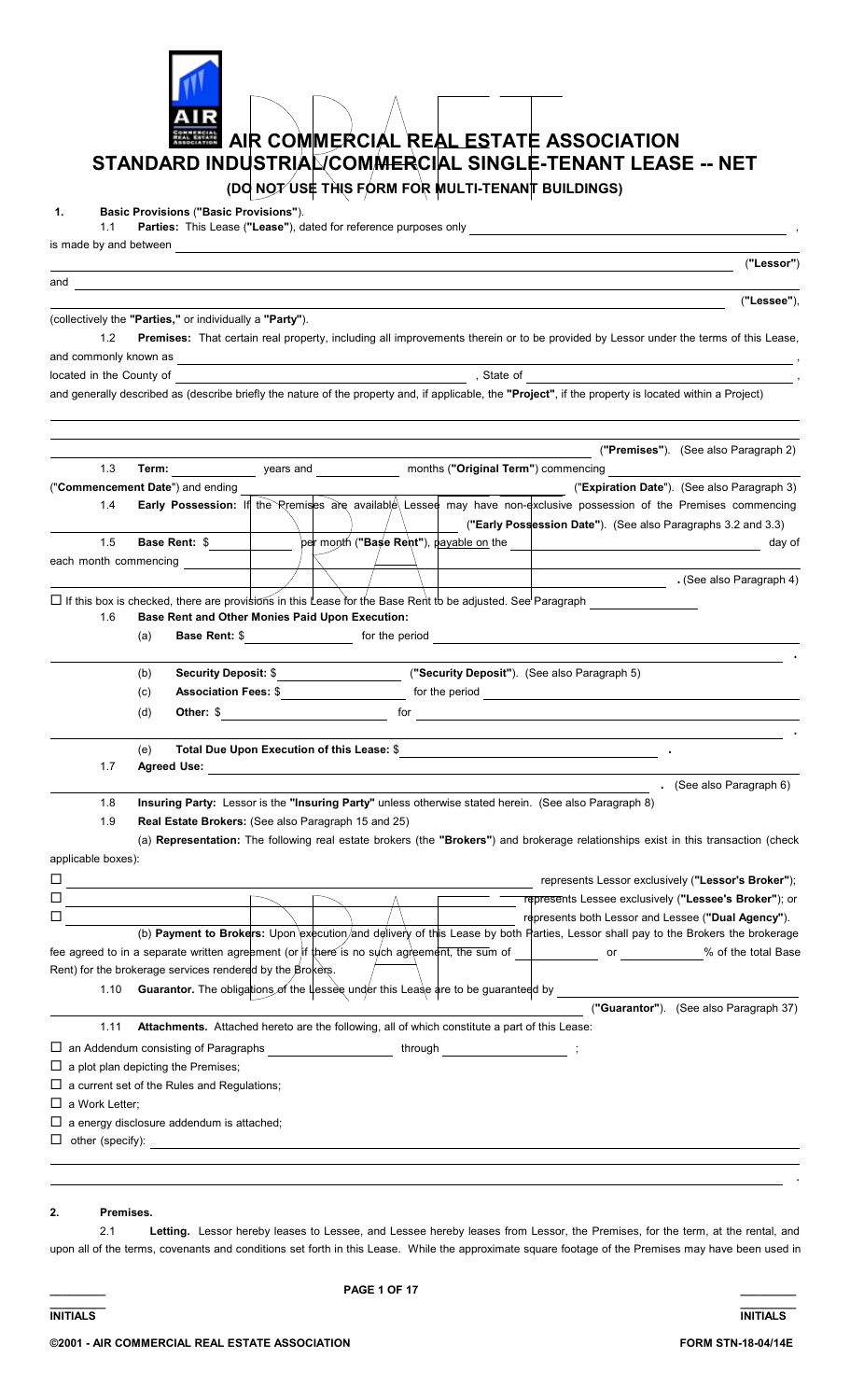the marketing of the Premises for purposes of comparison, the Base Rent stated herein is NOT tied to square footage and is not subject to adjustment should the actual size be determined to be different. **Note: Lessee is advised to verify the actual size prior to executing this Lease.**

 2.2 **Condition.** Lessor shall deliver the Premises to Lessee broom clean and free of debris on the Commencement Date or the Early Possession Date, whichever first occurs ("Start Date"), and, so jong as the required service contracts described in Paragraph 7.1(b) below are obtained by Lessee and in effect within thirty days following the Start Date, warrants that the existing electrical, plumbing, fire sprinkler, lighting, heating, ventilating and air conditioning systems ("HVAC"), Ibading doors /sump pumps, if any, and all other such elements in the Premises, other than those constructed by Lessee, shall be in good operating condition on said date, that the structural elements of the roof, bearing walls and foundation of any buildings on the Premises (the **"Building"**) shall be free ot material defects\ and that the Premises do not contain hazardous levels of any mold or fungi defined as toxic under applicable state or federal law. If a non-compliance with said warranty exists as of the Start Date, or if one of such systems or elements should malfunction or fail within the appropriate warranty period, Lessor shall, as Lessor's sole obligation with respect to such matter, except as otherwise provided in this Lease, promptly after receipt of written notice from Lessee setting forth with specificity the nature and extent of such non-compliance, malfunction or failure, rectify same at Lessor's expense. The warranty periods shall be as follows: (i) 6 months as to the HVAC systems, and (ii) 30 days as to the remaining systems and other elements of the Building. If Lessee does not give Lessor the required notice within the appropriate warranty period, correction of any such non-compliance, malfunction or failure shall be the obligation of Lessee at Lessee's sole cost and expense. Lessor also warrants, that unless otherwise specified in writing, Lessor is unaware of (i) any recorded Notices of Default affecting the Premise; (ii) any delinquent amounts due under any loan secured by the Premises; and (iii) any bankruptcy proceeding affecting the Premises.

 2.3 **Compliance.** Lessor warrants that to the best of its knowledge the improvements on the Premises comply with the building codes, applicable laws, covenants or restrictions of record, regulations, and ordinances (**"Applicable Requirements"**) that were in effect at the time that each improvement, or portion thereof, was constructed. Said warranty does not apply to the use to which Lessee will put the Premises, modifications which may be required by the Americans with Disabilities Act or any similar laws as a result of Lessee's use (see Paragraph 50), or to any Alterations or Utility Installations (as defined in Paragraph 7.3(a)) made or to be made by Lessee. **NOTE: Lessee is responsible for determining whether or not the Applicable Requirements, and especially the zoning, are appropriate for Lessee's intended use, and acknowledges that past uses of the Premises may no longer be allowed.** If the Premises do not comply with said warranty, Lessor shall, except as otherwise provided, promptly after receipt of written notice from Lessee setting forth with specificity the nature and extent of such non-compliance, rectify the same at Lessor's expense. If Lessee does not give Lessor written notice of a non-compliance  $\hat{\phi}$  ith this warranty within 6 months following the Start Date, correction of that non-compliance shall be the obligation of Lessee at Lessee's sole cost and expense. If the Applicable Requirements are hereafter changed so as to require during the term of this Lease the construction of an addition to or an alteration of the Premises and/or Building, the remediation of any Hazardous Substance, or the reinforcement or other physical modification of the Unit, Premises and/or Building ("Capital Expenditure"), Lessor and Lessee shall allocate the cost of such work as follows:

 (a) Subject to Paragraph 2.3(c) below, if such Capital Expenditures are required as a result of the specific and unique use of the Premises by Lessee as compared with uses by tenants in general, Lessee shall be fully responsible for the cost thereof, provided, however that if such Capital Expenditure is required during the last 2 years of this Lease and the cost thereof exceeds 6 months' Base Rent, Lessee may instead terminate this Lease unless Lessor notifies Lessee, in writing, within 10 days after receipt of Lessee's termination notice that Lessor has elected to pay the difference between the actual cost thereof and an amount equal to 6 months' Base Rent. If Lessee elects termination, Lessee shall immediately cease the use of the Premises which requires such Capital Expenditure and deliver to Lessor written notice specifying a termination date at least 90 days thereafter. Such termination date shall, however, in no event be earlier than the last day that Lessee could legally utilize the Premises without commencing such Capital Expenditure.

 (b) If such Capital Expenditure is not the result of the specific and unique use of the Premises by Lessee (such as, governmentally mandated seismic modifications), then Lessor shall pay for such Capital Expenditure and Lessee shall only be obligated to pay, each month during the remainder of the term of this Lease or any extension thereof, on the date that on which the Base Rent is due, an amount equal to 1/144th of the portion of such costs reasonably attributable to the Premises. Lessee shall pay Interest on the balance but may prepay its obligation at any time. If, however, such Capital Expenditure is required during the last 2 years of this Lease or if Lessor reasonably determines that it is not economically feasible to pay its share thereof, Lessor shall have the option to terminate this Lease upon 90 days prior written notice to Lessee unless Lessee notifies Lessor, in writing, within 10 days after receipt of Lessor's termination notice that Lessee will pay for such Capital Expenditure. If Lessor does not elect to terminate, and fails to tender its share of any such Capital Expenditure, Lessee may advance such funds and deduct same, with Interest, from Rent until Lessor's share of such costs have been fully paid. If Lessee is unable to finance Lessor's share, or if the balance of the Rent due and payable for the remainder of this Lease is not sufficient to fully reimburse Lessee on an offset basis, Lessee shall have the right to terminate this Lease upon 30 days written notice to Lessor.

(c) Notwithstanding the above, the provisions concerning Capital Expenditures are intended to apply only to non-voluntary, unexpected, and new Applicable Requirements. If the Capital Expenditures are instead triggered by Lessee as a result of an actual or proposed change in use, change in intensity of use, or modification to the Premises then, and in that event, Lessee shall either: (i) immediately cease such changed use or intensity of use and/or take such other steps as may be necessary to eliminate the requirement for such Capital Expenditure, or (ii) complete such Capital Expenditure at its own expense. Lessee shall not, however, have any right to terminate this Lease.

 2.4 **Acknowledgements.** Lessee acknowledges that: (a) it has been given an opportunity to inspect and measure the Premises, (b) it has been advised by Lessor and/or Brokers to satisfy itself with respect to the size and condition of the Premises (including but not limited to the electrical, HVAC and fire sprinkler systems, security, environmental aspects, and compliance with Applicable Requirements and the Americans with Disabilities Act), and their suitability for Lessee's intended use, (c) Lessee has made such investigation as it deems necessary with reference to such matters and assumes all responsibility therefor as the same relate to its occupancy of the Premises, (d) it is not relying on any representation as to the size of the Premises made by Brokers or Lessor, (e) the square footage of the Premises was not material to Lessee's decision to lease the Premises and pay the Rent stated herein, and (f) neither Lessor, Lessor's agents, nor Brokers have made any oral or written representations or warranties with respect to said matters other than as set forth in this Lease. In addition, Lessor acknowledges that: (i) Brokers have made no representations, promises or warranties concerning Lessee's ability to honor the Lease or suitability to occupy the Premises, and (ii) it is Lessor's sole responsibility to investigate the financial capability and/or suitability of all proposed tenants.

 2.5 **Lessee as Prior Owner/Occupant.** The warranties made by Lessor in Paragraph 2 shall be of no force or effect if immediately prior to the Start Date Lessee was the owner or occupant of the Premises. In such event, Lessee shall be responsible for any necessary corrective work.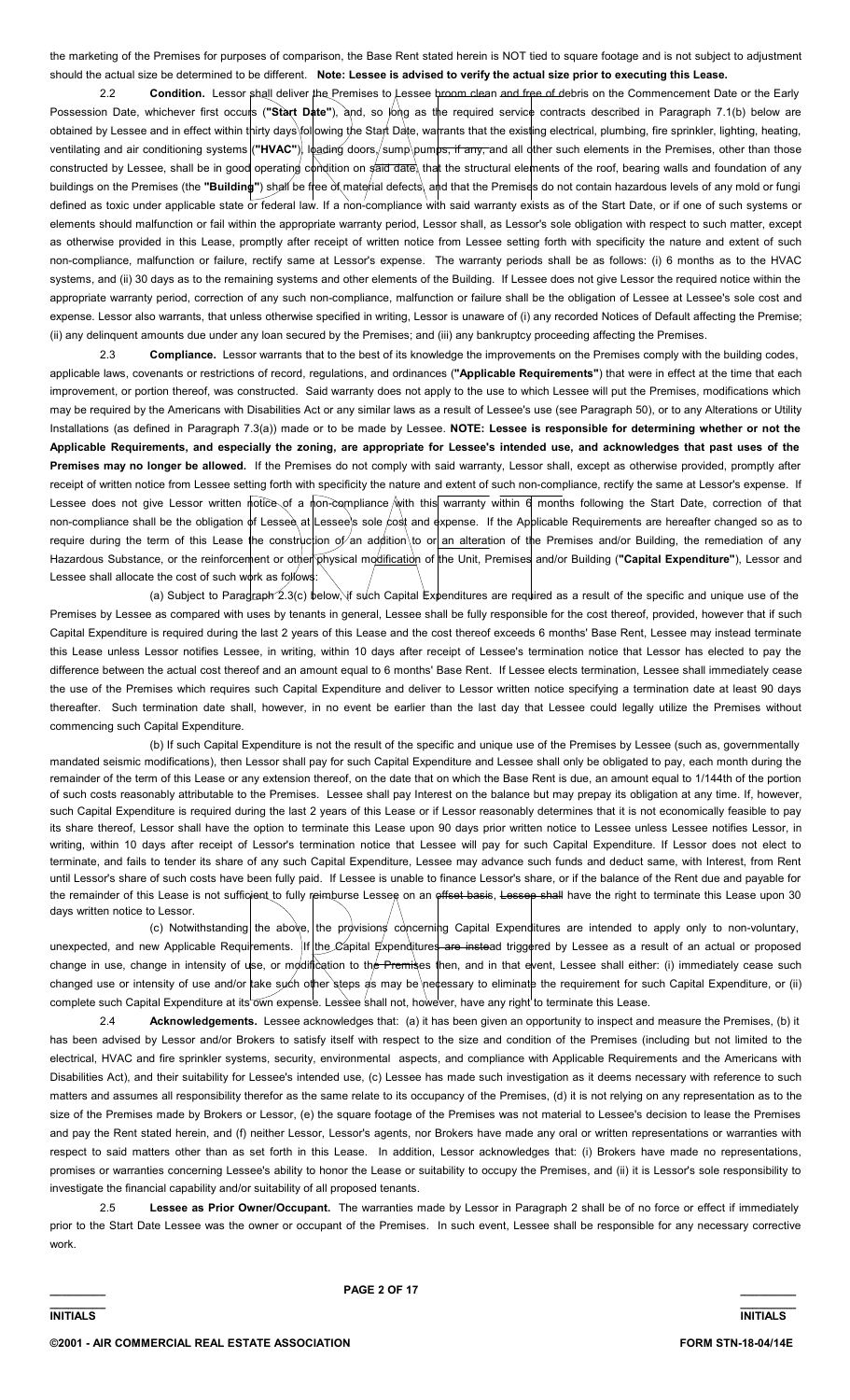3. **Term.**

3.1 **Term.** The Commencement Date, Expiration Date and Original Term of this Lease are as specified in Paragraph 1.3.

3.2 **Early Possession.** Any provision herein granting Lessee Early Possession of the Premises is subject to and conditioned upon the Premises being available for such possession prior to the Commencement Date. Any grant of  $\#$ arly Possession only conveys a non-exclusive right to occupy the Premises. If Lessee totally or partially occupies/the Premises prior to the Commencement Date, the obligation to pay Base Rent shall be abated for the period of such Early Possession. All other terms of this Lease (including but not limited to the obligations to pay Real Property Taxes and insurance premiums and to maintain the Premises) shall be in effect during such period. Any such Early Possession shall not affect the Expiration Date.

 3.3 **Delay In Possession.** Lessor agrees to use its best commercially reasonable efforts to deliver possession of the Premises to Lessee by the Commencement Date. If, despite said efforts, Lessor is unable to deliver possession by such date, Lessor shall not be subject to any liability therefor, nor shall such failure affect the validity of this Lease or change the Expiration Date. Lessee shall not, however, be obligated to pay Rent or perform its other obligations until Lessor delivers possession of the Premises and any period of rent abatement that Lessee would otherwise have enjoyed shall run from the date of delivery of possession and continue for a period equal to what Lessee would otherwise have enjoyed under the terms hereof, but minus any days of delay caused by the acts or omissions of Lessee. If possession is not delivered within 60 days after the Commencement Date, as the same may be extended under the terms of any Work Letter executed by Parties, Lessee may, at its option, by notice in writing within 10 days after the end of such 60 day period, cancel this Lease, in which event the Parties shall be discharged from all obligations hereunder. If such written notice is not received by Lessor within said 10 day period, Lessee's right to cancel shall terminate. If possession of the Premises is not delivered within 120 days after the Commencement Date, this Lease shall terminate unless other agreements are reached between Lessor and Lessee, in writing.

 3.4 **Lessee Compliance.** Lessor shall not be required to deliver possession of the Premises to Lessee until Lessee complies with its obligation to provide evidence of insurance (Paragraph 8.5). Pending delivery of such evidence, Lessee shall be required to perform all of its obligations under this Lease from and after the Start Date, including the payment of Rent, notwithstanding Lessor's election to withhold possession pending receipt of such evidence of insurance. Further, if Lessee is required to perform any other conditions prior to or concurrent with the Start Date, the Start Date shall occur but Lessor may elect to withhold possession until such conditions are satisfied.

4. **Rent.** 4.1. **Rent Defined.** All monetary obligations of Lessee to Lessor under the terms of this Lease (except for the Security Deposit) are deemed to be rent (**"Rent"**).

4.2 **Payment.** Lessee shall cause payment of **Rent to** be received by Lessor in lawful money of the United States, without offset or deduction (except as specifically permitted in this Lease), on or before the day on which it is due. All monetary amounts shall be rounded to the nearest whole dollar. In the event that any invoide prepared by Lessor is inaccurate such inaccuracy shall not constitute a waiver and Lessee shall be obligated to pay the amount set forth in this Lease. Rent for any period during the term hereof which is for less than one full calendar month shall be prorated based upon the actual number of days of said month. Payment of Rent shall be made to Lessor at its address stated herein or to such other persons or place as Lessor may from time to time designate in writing. Acceptance of a payment which is less than the amount then due shall not be a waiver of Lessor's rights to the balance of such Rent, regardless of Lessor's endorsement of any check so stating. In the event that any check, draft, or other instrument of payment given by Lessee to Lessor is dishonored for any reason, Lessee agrees to pay to Lessor the sum of \$25 in addition to any Late Charge and Lessor, at its option, may require all future Rent be paid by cashier's check. Payments will be applied first to accrued late charges and attorney's fees, second to accrued interest, then to Base Rent, Insurance and Real Property Taxes, and any remaining amount to any other outstanding charges or costs.

 4.3 **Association Fees.** In addition to the Base Rent, Lessee shall pay to Lessor each month an amount equal to any owner's association or condominium fees levied or assessed against the Premises. Said monies shall be paid at the same time and in the same manner as the Base Rent.

5. **Security Deposit**. Lessee shall deposit with Lessor upon execution hereof the Security Deposit as security for Lessee's faithful performance of its obligations under this Lease. If Lessee fails to pay Rent, or otherwise Defaults under this Lease, Lessor may use, apply or retain all or any portion of said Security Deposit for the payment of any amount already due Lessor, for Rents which will be due in the future, and/ or to reimburse or compensate Lessor for any liability, expense, loss or damage which Lessor may suffer or incur by reason thereof. If Lessor uses or applies all or any portion of the Security Deposit, Lessee shall within 10 days after written request therefor deposit monies with Lessor sufficient to restore said Security Deposit to the full amount required by this Lease. If the Base Rent/increases during the term of this Lease, Lessee shall, upon written request from Lessor, deposit additional monies with Lessor so that the total amount of the Security Deposit shall at all times bear the same proportion to the increased Base Rent as the initial Security Deposit bore to the initial Base Rent. Should the Agreed Use be amended to accommodate a material change in the business of Lessee or to accommodate a sublessee or assignee, Lessor shall have the right to increase the Security Deposit to the extent necessary, in Lessor's reasonable judgment, to account for any increased wear and tear that the Premises may suffer as a result thereof. If a change in control of Lessee occurs during this Lease and following such change the financial condition of Lessee is, in Lessor's reasonable judgment, significantly reduced. Lessee shall deposit such additional monies with Lessor as shall be sufficient to cause the Security Deposit to be at a commercially reasonable level based on such change in financial condition. Lessor shall not be required to keep the Security Deposit separate from its general accounts. Within 90 days after the expiration or termination of this Lease, Lessor shall return that portion of the Security Deposit not used or applied by Lessor. No part of the Security Deposit shall be considered to be held in trust, to bear interest or to be prepayment for any monies to be paid by Lessee under this Lease.

6. **Use.**

 6.1 **Use.** Lessee shall use and occupy the Premises only for the Agreed Use, or any other legal use which is reasonably comparable thereto, and for no other purpose. Lessee shall not use or permit the use of the Premises in a manner that is unlawful, creates damage, waste or a nuisance, or that disturbs occupants of or causes damage to neighboring premises or properties. Other than guide, signal and seeing eye dogs, Lessee shall not keep or allow in the Premises any pets, animals, birds, fish, or reptiles. Lessor shall not unreasonably withhold or delay its consent to any written request for a modification of the Agreed Use, so long as the same will not impair the structural integrity of the improvements on the Premises or the mechanical or electrical systems therein, and/or is not significantly more burdensome to the Premises. If Lessor elects to withhold consent, Lessor shall within 7 days after such request give written notification of same, which notice shall include an explanation of Lessor's objections to the change in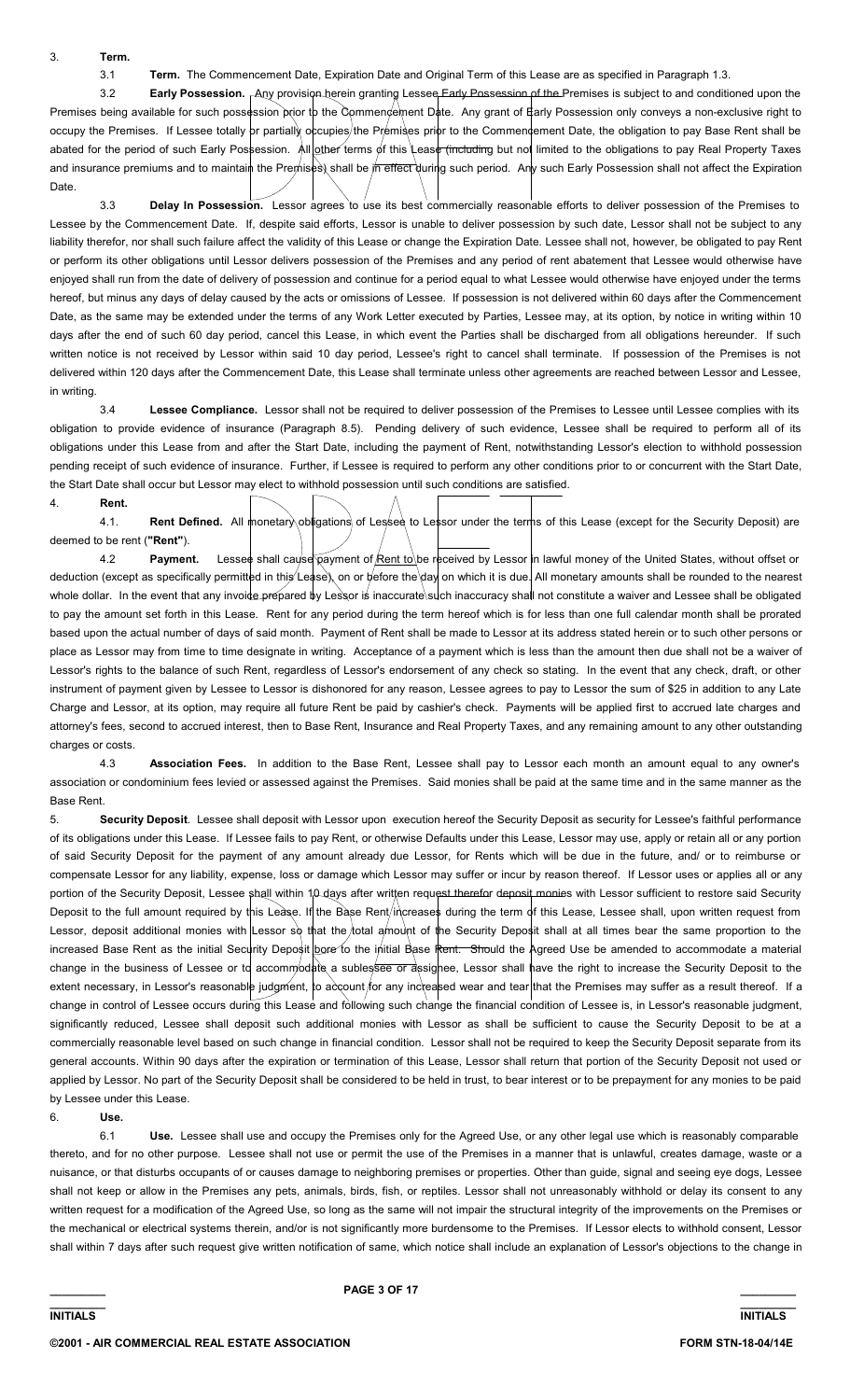## 6.2 **Hazardous Substances.**

 (a) **Reportable Uses Require Consent.** The term **"Hazardous Substance"** as used in this Lease shall mean any product, substance, or waste whose presence, use, manufacture, disposal, transportation, or release, either by itself or in combination with other materials expected to be on the Premises, is either: (i) potentially injurious to the public health, safety or welfare, the environment or the Premises, (ii) regulated or monitored by any governmental authority, or (iii) a basis for potential liability of Lessor to any governmental agency or third party under any applicable statute or common law theory. Hazardous Substances shall include, but not be limited to, hydrocarbons, petroleum, gasoline, and/or crude oil or any products, by-products or fractions thereof. Lessee shall not engage in any activity in or on the Premises which constitutes a Reportable Use of Hazardous Substances without the express prior written consent of Lessor and timely compliance (at Lessee's expense) with all Applicable Requirements. **"Reportable Use"** shall mean (i) the installation or use of any above or below ground storage tank, (ii) the generation, possession, storage, use, transportation, or disposal of a Hazardous Substance that requires a permit from, or with respect to which a report, notice, registration or business plan is required to be filed with, any governmental authority, and/or (iii) the presence at the Premises of a Hazardous Substance with respect to which any Applicable Requirements requires that a notice be given to persons entering or occupying the Premises or neighboring properties. Notwithstanding the foregoing, Lessee may use any ordinary and customary materials reasonably required to be used in the normal course of the Agreed Use, ordinary office supplies (copier toner, liquid paper, glue, etc.) and common household cleaning materials, so long as such use is in compliance with all Applicable Requirements, is not a Reportable Use, and does not expose the Premises or neighboring property to any meaningful risk of contamination or damage or expose Lessor to any liability therefor. In addition, Lessor may condition its consent to any Reportable Use upon receiving such additional assurances as Lessor reasonably deems necessary to protect itself, the public, the Premises and/or the environment against damage, contamination, injury and/or liability, including, but not limited to, the installation (and removal on or before Lease expiration or termination) of protective modifications (such as concrete encasements) and/or increasing the Security Deposit.

 (b) **Duty to Inform Lessor.** If Lessee knows, or has reasonable cause to believe, that a Hazardous Substance has come to be located in, on, under or about the Premises, other than as previously consented to by Lessor, Lessee shall immediately give written notice of such fact to Lessor, and provide Lessor with a copy of any report, notice, claim or other documentation which it has concerning the presence of such Hazardous Substance.

 (c) **Lessee Remediation.** Lessee shall not cause or permit any Hazardous Substance to be spilled or released in, on, under, or about the Premises (including through the plumbing or sanitary sewer system) and shall promptly, at Lessee's expense, comply with all Applicable Requirements and take all investigatory and/or remedial action reasonably recommended, whether or not formally ordered or required, for the cleanup of any contamination of, and for the maintenance, security and/of monitoring of the Premises or neighboring properties, that was caused or materially contributed to by Lessee, or pertaining to or inyólving any Hazardous Substance brought onto the Premises during the term of this Lease, by or for Lessee, or any third party.

 (d) **Lessee Indemnification.** Lessee shall indemnify, defend and hold Lessor, its agents, employees, lenders and ground lessor, if any, harmless from and against any and all loss of rents and/or damages, liabilities, judgments, claims, expenses, penalties, and attorneys' and consultants' fees arising out of or involving any Hazardous Substance brought onto the Premises by or for Lessee, or any third party (provided, however, that Lessee shall have no liability under this Lease with respect to underground migration of any Hazardous Substance under the Premises from adjacent properties not caused or contributed to by Lessee). Lessee's obligations shall include, but not be limited to, the effects of any contamination or injury to person, property or the environment created or suffered by Lessee, and the cost of investigation, removal, remediation, restoration and/or abatement, and shall survive the expiration or termination of this Lease. **No termination, cancellation or release agreement entered into by Lessor and Lessee shall release Lessee from its obligations under this Lease with respect to Hazardous Substances, unless specifically so agreed by Lessor in writing at the time of such agreement.**

 (e) **Lessor Indemnification.** Except as otherwise provided in paragraph 8.7, Lessor and its successors and assigns shall indemnify, defend, reimburse and hold Lessee, its employees and lenders, harmless from and against any and all environmental damages, including the cost of remediation, which result from Hazardous Substances which existed on the Premises prior to Lessee's occupancy or which are caused by the gross negligence or willful misconduct of Lessor, its agents or employees. Lessor's obligations, as and when required by the Applicable Requirements, shall include, but not be limited to, the cost of investigation, removal, remediation, restoration and/or abatement, and shall survive the expiration or termination of this Lease.

(f) Investigations and Remediations. Lessor shall retain the responsibility and pay for any investigations or remediation measures required by governmental entities having jurisdiction with respect to the existence of Hazardous Substances on the Premises prior to Lessee's occupancy, unless such remediation measure is required as a result of Lessee's use (including "Alterations", as defined in paragraph 7.3(a) below) of the Premises, in which event Lessee shall be responsible for such payment. Lessee shall cooperate fully in any such activities at the request of Lessor, including allowing Lessor and Lessor's agents to have reasonable access to the Premises at reasonable times in order to carry out Lessor's investigative and remedial responsibilities.

 (g) **Lessor Termination Option.** If a Hazardous Substance Condition (see Paragraph 9.1(e)) occurs during the term of this Lease, unless Lessee is legally responsible therefor (in which case Lessee shall make the investigation and remediation thereof required by the Applicable Requirements and this Lease shall continue in full force and effect, but subject to Lessor's rights under Paragraph 6.2(d) and Paragraph 13), Lessor may, at Lessor's option, either (i) investigate and remediate such Hazardous Substance Condition, if required, as soon as reasonably possible at Lessor's expense, in which event this Lease shall continue in full force and effect, or (ii) if the estimated cost to remediate such condition exceeds 12 times the then monthly Base Rent or \$100,000, whichever is greater, give written notice to Lessee, within 30 days after receipt by Lessor of knowledge of the occurrence of such Hazardous Substance Condition, of Lessor's desire to terminate this Lease as of the date 60 days following the date of such notice. In the event Lessor elects to give a termination notice, Lessee may, within 10 days thereafter, give written notice to Lessor of Lessee's commitment to pay the amount by which the cost of the remediation of such Hazardous Substance Condition exceeds an amount equal to 12 times the then monthly Base Rent or \$100,000, whichever is greater. Lessee shall provide Lessor with said funds or satisfactory assurance thereof within 30 days following such commitment. In such event, this Lease shall continue in full force and effect, and Lessor shall proceed to make such remediation as soon as reasonably possible after the required funds are available. If Lessee does not give such notice and provide the required funds or assurance thereof within the time provided, this Lease shall terminate as of the date specified in Lessor's notice of termination.

6.3 **Lessee's Compliance with Applicable Requirements.** Except as otherwise provided in this Lease, Lessee shall, at Lessee's

**\_\_\_\_\_\_\_\_\_ \_\_\_\_\_\_\_\_\_ INITIALS INITIALS**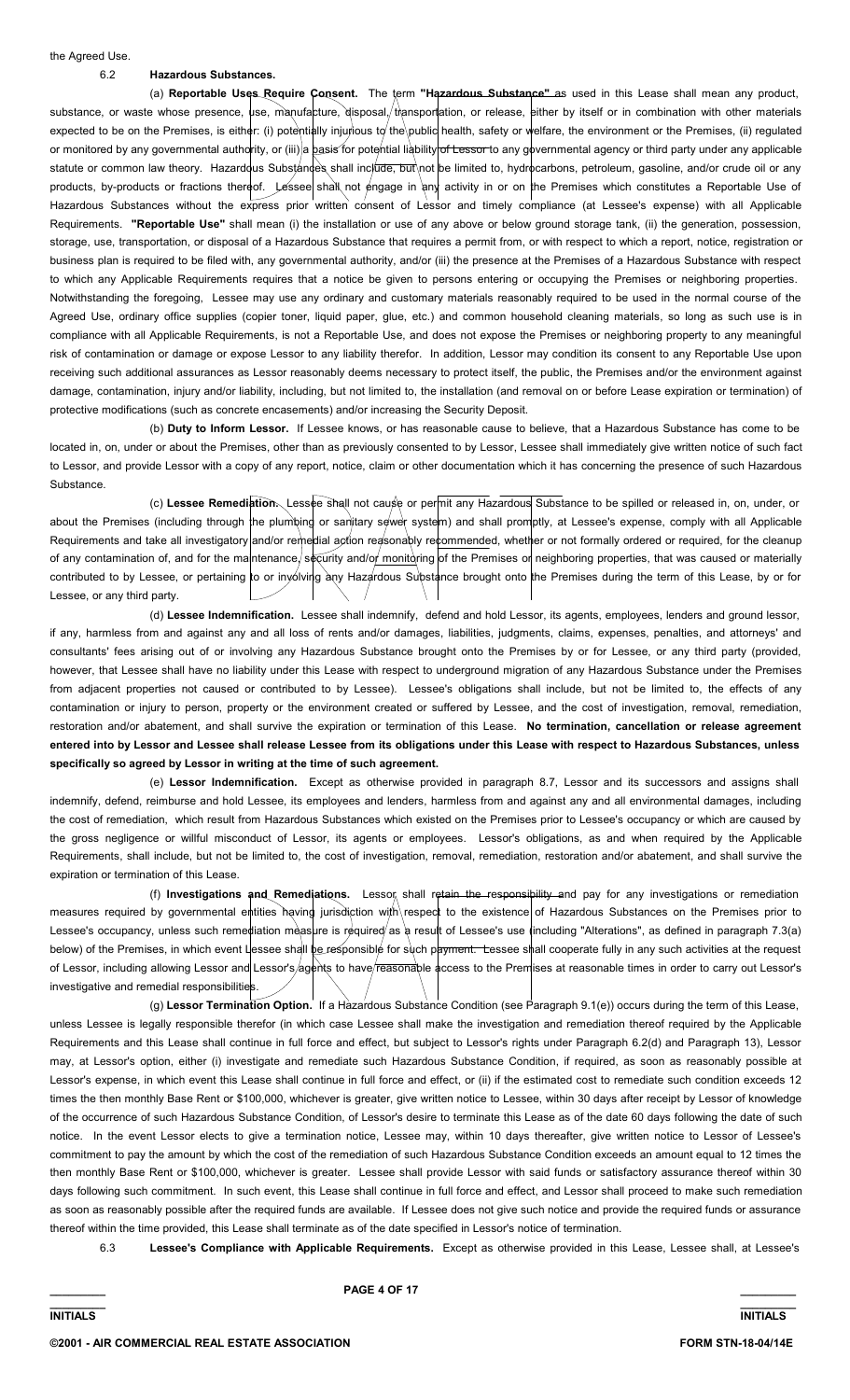sole expense, fully, diligently and in a timely manner, materially comply with all Applicable Requirements, the requirements of any applicable fire insurance underwriter or rating bureau, and the recommendations of Lessor's engineers and/or consultants which relate in any manner to the such Requirements, without regard to whether such Requirements are now in effect or become effective after the Start Date. Lessee shall, within 10 days after receipt of Lessor"s written request, provide Lessor with copies of all permits and other documents, and other information evidencing Lessee's compliance with any Applicable Requirements specified by Lessor, and shall immediately upon receipt, notify Lessor in writing (with copies of any documents involved) of any threatened or actual claim, notice, citation, warning, complaint or report pertaining to or involving the failure of Lessee or the Premises to comply with any Applicable Requirements. Likewise Lessee shall immediately give written notice to Lessor of: (i) any water damage to the Premises and any suspected seepage, pooling, dampness or other condition conducive to the production of mold; or (ii) any mustiness or other odors that might indicate the presence of mold in the Premises. In addition, Lessee shall provide copies of all relevant material safety data sheets (**MSDS**) to Lessor within 10 days of the receipt of a written request therefor. In addition, Lessee shall provide Lessor with copies of its business license, certificate of occupancy and/or any similar document within 10 days of the receipt of a written request therefor.

 6.4 **Inspection; Compliance.** Lessor and Lessor''s **"Lender"** (as defined in Paragraph 30) and consultants shall have the right to enter into Premises at any time, in the case of an emergency, and otherwise at reasonable times after reasonable notice, for the purpose of inspecting the condition of the Premises and for verifying compliance by Lessee with this Lease. The cost of any such inspections shall be paid by Lessor, unless a violation of Applicable Requirements, or a Hazardous Substance Condition (see paragraph 9.1) is found to exist or be imminent, or the inspection is requested or ordered by a governmental authority. In such case, Lessee shall upon request reimburse Lessor for the cost of such inspection, so long as such inspection is reasonably related to the violation or contamination. In addition, Lessee shall provide copies of all relevant material safety data sheets (**MSDS**) to Lessor within 10 days of the receipt of a written request therefor.

#### 7. **Maintenance; Repairs, Utility Installations; Trade Fixtures and Alterations.**

## 7.1 **Lessee's Obligations.**

 (a) **In General.** Subject to the provisions of Paragraph 2.2 (Condition), 2.3 (Compliance), 6.3 (Lessee's Compliance with Applicable Requirements), 7.2 (Lessor's Obligations), 9 (Damage or Destruction), and 14 (Condemnation), Lessee shall, at Lessee's sole expense, keep the Premises, Utility Installations (intended for Lessee's exclusive use, no matter where located), and Alterations in good order, condition and repair (whether or not the portion of the Premises requiring repairs, or the means of repairing the same, are reasonably or readily accessible to Lessee, and whether or not the need for such repairs occurs as a result of Lessee's use, any prior use, the elements or the age of such portion of the Premises), including, but not limited to, all equipment or facilities, such as plumbing, HVAC equipment, electrical, lighting facilities, boilers, pressure vessels, fire protection system, fixtures, walls (interior and exterior), foundations, ceilings, roofs, roof drainage systems, floors, windows, doors, plate glass, skylights, landscaping, driveways, parking lots, fences, retaining walls, signs, sidewalks and parkways located in, on, or adjacent to the Premises. Lessee, in keeping the Premises in good order, condition and repair, shall exercise and perform good maintenance practices, specifically including the procurement and maintenance of the service contracts required by Paragraph 7.1(b) below. Lessee's obligations shall include restorations, replacements or renewals when necessary to keep the Premises and all improvements thereon or a part thereof in good order, condition and state of repair. Lessee shall, during the term of this Lease, keep the exterior appearance of the Building in a first-class condition (including, e.g. graffiti removal) consistent with the exterior appearance of other similar facilities of comparable age and size in the vicinity, including, when necessary, the exterior repainting of the Building.

 (b) **Service Contracts.** Lessee shall, at Lessee's sole expense, procure and maintain contracts, with copies to Lessor, in customary form and substance for, and with contractors specializing and experienced in the maintenance of the following equipment and improvements, if any, if and when installed on the Premises: (i) HVAC equipment, (ii) boiler, and pressure vessels, (iii) fire extinguishing systems, including fire alarm and/or smoke detection, (iv) landscaping and irrigation systems, (v) roof covering and drains, and (vi) clarifiers. However, Lessor reserves the right, upon notice to Lessee, to procure and maintain any or all of such service contracts, and Lessee shall reimburse Lessor, upon demand, for the cost thereof.

 (c) **Failure to Perform.** If Lessee fails to perform Lessee's obligations under this Paragraph 7.1, Lessor may enter upon the Premises after 10 days' prior written notice to Lessee (except in the case of an emergency, in which case no notice shall be required), perform such obligations on Lessee's behalf, and put the Premises in good order, condition and repair, and Lessee shall promptly pay to Lessor a sum equal to 115% of the cost thereof.

 (d) **Replacement.** Subject to Lessee's indemnification of Lessor as set forth in Paragraph 8.7 below, and without relieving Lessee of liability resulting from Lessee's failure to exercise and perform good maintenance practices, if an item described in Paragraph 7.1(b) cannot be repaired other than at a cost which is in excess of  $\frac{1}{90\%}$  of the cost/of replacing such item, then such item shall be replaced by Lessor, and the cost thereof shall be prorated between the Parties and Lessee shall only be obligated to pay, each month during the remainder of the term of this Lease, on the date on which Base Rent is due, an amount equal to the product of multiplying the cost of such replacement by a fraction, the numerator of which is one, and the denominator of which is 144 (ie. 1/144th of the cost per month). Lessee shall pay Interest on the unamortized balance but may prepay its obligation at any time.

 7.2 **Lessor's Obligations.** Subject to the provisions of Paragraphs 2.2 (Condition), 2.3 (Compliance), 9 (Damage or Destruction) and 14 (Condemnation), it is intended by the Parties hereto that Lessor have no obligation, in any manner whatsoever, to repair and maintain the Premises, or the equipment therein, all of which obligations are intended to be that of the Lessee. It is the intention of the Parties that the terms of this Lease govern the respective obligations of the Parties as to maintenance and repair of the Premises, and they expressly waive the benefit of any statute now or hereafter in effect to the extent it is inconsistent with the terms of this Lease.

#### 7.3 **Utility Installations; Trade Fixtures; Alterations.**

 (a) **Definitions.** The term "**Utility Installations**" refers to all floor and window coverings, air and/or vacuum lines, power panels, electrical distribution, security and fire protection systems, communication cabling, lighting fixtures, HVAC equipment, plumbing, and fencing in or on the Premises. The term **"Trade Fixtures"** shall mean Lessee's machinery and equipment that can be removed without doing material damage to the Premises. The term **"Alterations"** shall mean any modification of the improvements, other than Utility Installations or Trade Fixtures, whether by addition or deletion. "**Lessee Owned Alterations and/or Utility Installations**" are defined as Alterations and/or Utility Installations made by Lessee that are not yet owned by Lessor pursuant to Paragraph 7.4(a).

 (b) **Consent.** Lessee shall not make any Alterations or Utility Installations to the Premises without Lessor's prior written consent. Lessee may, however, make non-structural Alterations or Utility Installations to the interior of the Premises (excluding the roof) without such consent but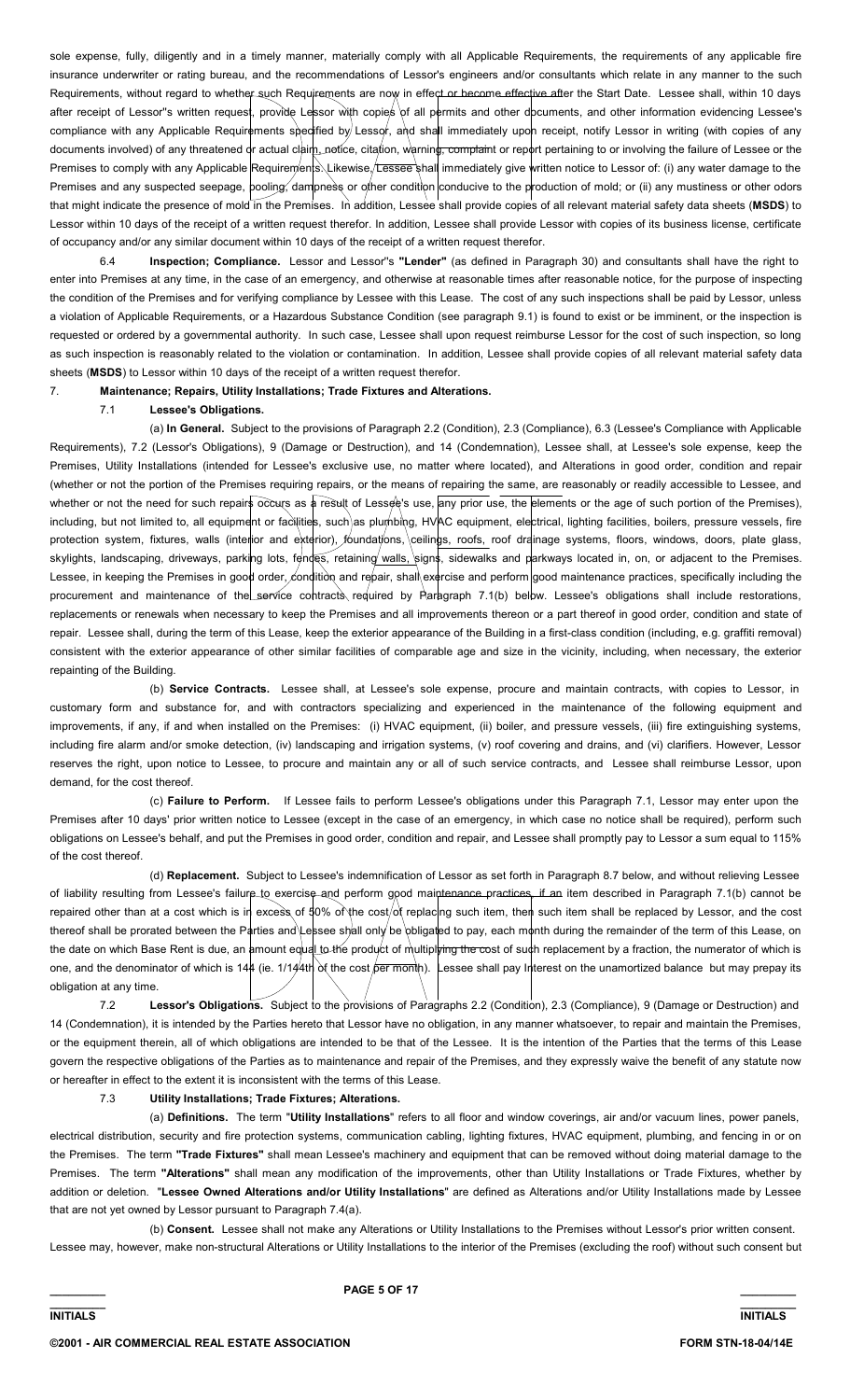upon notice to Lessor, as long as they are not visible from the outside, do not involve puncturing, relocating or removing the roof or any existing walls, will not affect the electrical, plumbing, HVAC, and/or life safety systems, and the cumulative cost thereof during this Lease as extended does not exceed a sum equal to 3 month's Base Rent in the aggregate or a sum equal to one month's Base Rent in any one year. Notwithstanding the foregoing, Lessee shall not make or permit any roof penetrations and/or install anything on the roof without the prior written approval of Lessor. Lessor may, as a precondition to granting such approval, require Lessee to utilize a contractor chosen and/or approved by Lessor. Any Alterations or Utility Installations that Lessee shall desire to make and which require the consent of the Lessor shall be presented to Lessor in written form with detailed plans. Consent shall be deemed conditioned upon Lessee's: (i) acquiring all applicable governmental permits, (ii) furnishing Lessor with copies of both the permits and the plans and specifications prior to commencement of the work, and (iii) compliance with all conditions of said permits and other Applicable Requirements in a prompt and expeditious manner. Any Alterations or Utility Installations shall be performed in a workmanlike manner with good and sufficient materials. Lessee shall promptly upon completion furnish Lessor with as-built plans and specifications. For work which costs an amount in excess of one month's Base Rent, Lessor may condition its consent upon Lessee providing a lien and completion bond in an amount equal to 150% of the estimated cost of such Alteration or Utility Installation and/or upon Lessee's posting an additional Security Deposit with Lessor.

 (c) **Liens; Bonds.** Lessee shall pay, when due, all claims for labor or materials furnished or alleged to have been furnished to or for Lessee at or for use on the Premises, which claims are or may be secured by any mechanic's or materialmen's lien against the Premises or any interest therein. Lessee shall give Lessor not less than 10 days notice prior to the commencement of any work in, on or about the Premises, and Lessor shall have the right to post notices of non-responsibility. If Lessee shall contest the validity of any such lien, claim or demand, then Lessee shall, at its sole expense defend and protect itself, Lessor and the Premises against the same and shall pay and satisfy any such adverse judgment that may be rendered thereon before the enforcement thereof. If Lessor shall require, Lessee shall furnish a surety bond in an amount equal to 150% of the amount of such contested lien, claim or demand, indemnifying Lessor against liability for the same. If Lessor elects to participate in any such action, Lessee shall pay Lessor's attorneys' fees and costs.

## 7.4 **Ownership; Removal; Surrender; and Restoration.**

 (a) **Ownership.** Subject to Lessor's right to require removal or elect ownership as hereinafter provided, all Alterations and Utility Installations made by Lessee shall be the property of Lessee, but considered a part of the Premises. Lessor may, at any time, elect in writing to be the owner of all or any specified part of the Lessee Owned Alterations and Utility Installations. Unless otherwise instructed per paragraph 7.4(b) hereof, all Lessee Owned Alterations and Utility Installations shall, at the expiration or termination of this Lease, become the property of Lessor and be surrendered by Lessee with the Premises

(b) Removal. By delivery to Lessee of written/notice from Lessor not earlier than 90 and not later than 30 days prior to the end of the term of this Lease, Lessor may require that any or all Lessee Owned Alterations or Utility Installations be removed by the expiration or termination of this Lease. Lessor may require the removal at any time of all or any part of any Lessee Owned Alterations or Utility Installations made without the required consent.

 (c) **Surrender; Restoration.** Lessee shall surrender the Premises by the Expiration Date or any earlier termination date, with all of the improvements, parts and surfaces thereof broom clean and free of debris, and in good operating order, condition and state of repair, ordinary wear and tear excepted. "Ordinary wear and tear" shall not include any damage or deterioration that would have been prevented by good maintenance practice. Notwithstanding the foregoing, if this Lease is for 12 months or less, then Lessee shall surrender the Premises in the same condition as delivered to Lessee on the Start Date with NO allowance for ordinary wear and tear. Lessee shall repair any damage occasioned by the installation, maintenance or removal of Trade Fixtures, Lessee owned Alterations and/or Utility Installations, furnishings, and equipment as well as the removal of any storage tank installed by or for Lessee. Lessee shall remove from the Premises any and all Hazardous Substances brought onto the Premises by or for Lessee, or any third party (except Hazardous Substances which were deposited via underground migration from areas outside of the Premises) to the level specified in Applicable Requirements. Trade Fixtures shall remain the property of Lessee and shall be removed by Lessee. Any personal property of Lessee not removed on or before the Expiration Date or any earlier termination date shall be deemed to have been abandoned by Lessee and may be disposed of or retained by Lessor as Lessor may desire. The failure by Lessee to timely vacate the Premises pursuant to this Paragraph 7.4(c) without the express written consent of Lessor shall constitute a holdover under the provisions of Paragraph 26 below.

#### 8. **Insurance; Indemnity.**

 8.1 **Payment For Insurance.** Lessee shall pay for all insurance required under Paragraph 8 except to the extent of the cost attributable to liability insurance carried by Lessor under Paragraph 8.2(b) in excess of \$2,000,000 per occurrence. Premiums for policy periods commencing prior to or extending beyond the Lease-term shall be prorated to correspond to the Lease term. Payment shall be made by Lessee to Lessor within 10 days following receipt of an invoice.

8.2 **Liability Insurance.**

(a) Carried by Lessee. Lessee shall obtain and keep in force a Commercial General Liability policy of insurance protecting Lessee and Lessor as an additional insured against claims for bodily injury, personal injury and property damage based upon or arising out of the ownership, use, occupancy or maintenance of the Premises and all areas appurtenant thereto. Such insurance shall be on an occurrence basis providing single limit coverage in an amount not less than \$1,000,000 per occurrence with an annual aggregate of not less than \$2,000,000. Lessee shall add Lessor as an additional insured by means of an endorsement at least as broad as the Insurance Service Organization's "Additional Insured-Managers or Lessors of Premises" Endorsement. The policy shall not contain any intra-insured exclusions as between insured persons or organizations, but shall include coverage for liability assumed under this Lease as an "**insured contract**" for the performance of Lessee's indemnity obligations under this Lease. The limits of said insurance shall not, however, limit the liability of Lessee nor relieve Lessee of any obligation hereunder. Lessee shall provide an endorsement on its liability policy(ies) which provides that its insurance shall be primary to and not contributory with any similar insurance carried by Lessor, whose insurance shall be considered excess insurance only.

 (b) **Carried by Lessor.** Lessor shall maintain liability insurance as described in Paragraph 8.2(a), in addition to, and not in lieu of, the insurance required to be maintained by Lessee. Lessee shall not be named as an additional insured therein.

#### 8.3 **Property Insurance - Building, Improvements and Rental Value.**

 (a) **Building and Improvements.** The Insuring Party shall obtain and keep in force a policy or policies in the name of Lessor, with loss payable to Lessor, any ground-lessor, and to any Lender insuring loss or damage to the Premises. The amount of such insurance shall be equal to the full insurable replacement cost of the Premises, as the same shall exist from time to time, or the amount required by any Lender, but in no event more than the commercially reasonable and available insurable value thereof. Lessee Owned Alterations and Utility Installations, Trade Fixtures, and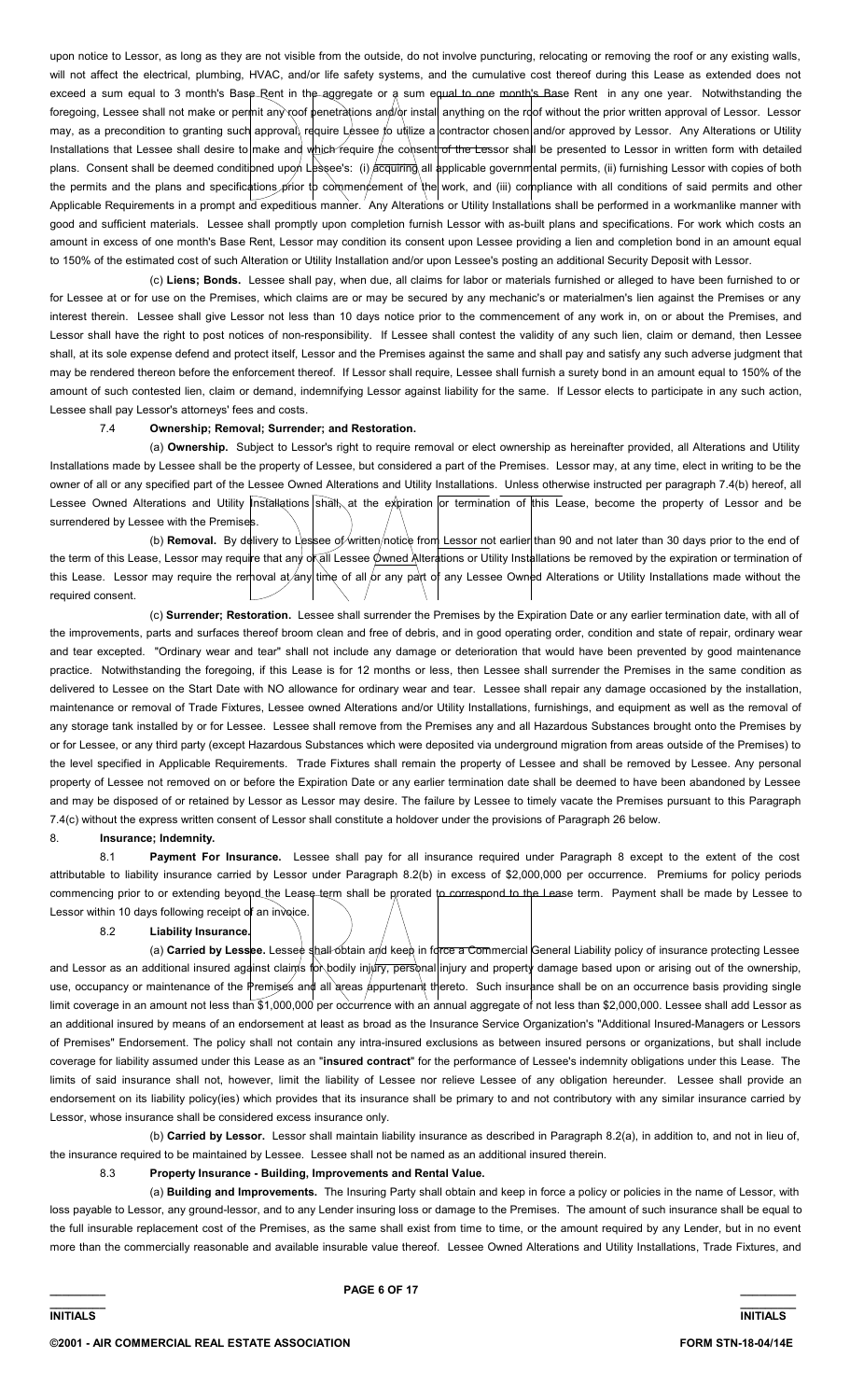Lessee's personal property shall be insured by Lessee not by Lessor. If the coverage is available and commercially appropriate, such policy or policies shall insure against all risks of direct physical loss or damage (except the perils of flood and/or earthquake unless required by a Lender), including coverage for debris removal and the enforcement of any Applicable Requirements requiring the upgrading, demolition, reconstruction or replacement of any portion of the Premises as the result of a covered loss. Said policy or policies shall also contain an agreed valuation provision in lieu of any coinsurance clause, waiver of subrogation, and inflation guard protection causing an increase in the annual property insurance coverage amount by a factor of not less than the adjusted U.S. Department of Labor Consumer Price Index for All Urban Consumers for the city nearest to where the Premises are located. If such insurance coverage has a deductible clause, the deductible amount shall not exceed \$5,000 per occurrence, and Lessee shall be liable for such deductible amount in the event of an Insured Loss.

 (b) **Rental Value.** The Insuring Party shall obtain and keep in force a policy or policies in the name of Lessor with loss payable to Lessor and any Lender, insuring the loss of the full Rent for one year with an extended period of indemnity for an additional 180 days ("Rental Value insurance"). Said insurance shall contain an agreed valuation provision in lieu of any coinsurance clause, and the amount of coverage shall be adjusted annually to reflect the projected Rent otherwise payable by Lessee, for the next 12 month period. Lessee shall be liable for any deductible amount in the event of such loss.

 (c) **Adjacent Premises.** If the Premises are part of a larger building, or of a group of buildings owned by Lessor which are adjacent to the Premises, the Lessee shall pay for any increase in the premiums for the property insurance of such building or buildings if said increase is caused by Lessee's acts, omissions, use or occupancy of the Premises.

## 8.4 **Lessee's Property; Business Interruption Insurance; Worker's Compensation Insurance.**

 (a) **Property Damage.** Lessee shall obtain and maintain insurance coverage on all of Lessee's personal property, Trade Fixtures, and Lessee Owned Alterations and Utility Installations. Such insurance shall be full replacement cost coverage with a deductible of not to exceed \$1,000 per occurrence. The proceeds from any such insurance shall be used by Lessee for the replacement of personal property, Trade Fixtures and Lessee Owned Alterations and Utility Installations.

 (b) **Business Interruption.** Lessee shall obtain and maintain loss of income and extra expense insurance in amounts as will reimburse Lessee for direct or indirect loss of earnings attributable to all perils commonly insured against by prudent lessees in the business of Lessee or attributable to prevention of access to the Premises as a result of such perils.

(c) Worker's Compensation Insurance. Lessee shall obtain and maintain Worker's Compensation Insurance in such amount as may be required by Applicable Requirements. Such policy shall include a 'Waiver of Subrogation' endorsement. Lessee shall provide Lessor with a copy of such endorsement along with the certificate of insurance or/copy of the policy required by paragraph 8.5.

(d) No Representation of Adequate Coverage. Lessor makes no representation that the limits or forms of coverage of insurance specified herein are adequate to cover Lessee's property, business operations or obligations under this Lease.

Insurance Policies. Insurance required herein shall be by companies maintaining during the policy term a "General Policyholders Rating" of at least A-, VII, as set forth in the most current issue of "Best's Insurance Guide", or such other rating as may be required by a Lender. Lessee shall not do or permit to be done anything which invalidates the required insurance policies. Lessee shall, prior to the Start Date, deliver to Lessor certified copies of policies of such insurance or certificates with copies of the required endorsements evidencing the existence and amounts of the required insurance. No such policy shall be cancelable or subject to modification except after 30 days prior written notice to Lessor. Lessee shall, at least 10 days prior to the expiration of such policies, furnish Lessor with evidence of renewals or "insurance binders" evidencing renewal thereof, or Lessor may order such insurance and charge the cost thereof to Lessee, which amount shall be payable by Lessee to Lessor upon demand. Such policies shall be for a term of at least one year, or the length of the remaining term of this Lease, whichever is less. If either Party shall fail to procure and maintain the insurance required to be carried by it, the other Party may, but shall not be required to, procure and maintain the same.

 8.6 **Waiver of Subrogation.** Without affecting any other rights or remedies, Lessee and Lessor each hereby release and relieve the other, and waive their entire right to recover damages against the other, for loss of or damage to its property arising out of or incident to the perils required to be insured against herein. The effect of such releases and waivers is not limited by the amount of insurance carried or required, or by any deductibles applicable hereto. The Parties agree to have their respective property damage insurance carriers waive any right to subrogation that such companies may have against Lessor or Lessee, as the case may be, so long as the insurance is not invalidated thereby.

 8.7 **Indemnity.** Except for Lessor's gross negligence or willful misconduct, Lessee shall indemnify, protect, defend and hold harmless the Premises, Lessor and its agents, Lessor's master or ground lessor, partners and Lenders, from and against any and all claims, loss of rents and/or damages, liens, judgments, penalties, attorneys' and consultants' fees, expenses and/or liabilities arising out of, involving, or in connection with, the use and/or occupancy of the Premises by Lessee. If any action or proceeding is brought against Lessor by reason of any of the foregoing matters, Lessee shall upon notice defend the same at Lessee's expense by counse/reasonably satisfactory to Lessor and Lessor shall cooperate with Lessee in such defense. Lessor need not have first paid any such claim in order to be defended or indemnified.

8.8 **Exemption of Lessor and its Agents from**/Liability. Notwithstanding the negligence or breach of this Lease by Lessor or its agents, neither Lessor nor its agents shall be liable under any circumstances for: (i) injury or damage to the person or goods, wares, merchandise or other property of Lessee, Lessee's emplbyees, contractors, invitees, customers, or any other person in or about the Premises, whether such damage or injury is caused by or results from fire, steam, electricity, gas, water or rain, indoor air quality, the presence of mold or from the breakage, leakage, obstruction or other defects of pipes, fire sprinklers, wires, appliances, plumbing, HVAC or lighting fixtures, or from any other cause, whether the said injury or damage results from conditions arising upon the Premises or upon other portions of the building of which the Premises are a part, or from other sources or places, (ii) any damages arising from any act or neglect of any other tenant of Lessor or from the failure of Lessor or its agents to enforce the provisions of any other lease in the Project, or (iii) injury to Lessee's business or for any loss of income or profit therefrom. Instead, it is intended that Lessee's sole recourse in the event of such damages or injury be to file a claim on the insurance policy(ies) that Lessee is required to maintain pursuant to the provisions of paragraph 8.

8.9 **Failure to Provide Insurance.** Lessee acknowledges that any failure on its part to obtain or maintain the insurance required herein will expose Lessor to risks and potentially cause Lessor to incur costs not contemplated by this Lease, the extent of which will be extremely difficult to ascertain. Accordingly, for any month or portion thereof that Lessee does not maintain the required insurance and/or does not provide Lessor with the required binders or certificates evidencing the existence of the required insurance, the Base Rent shall be automatically increased, without any requirement for notice to Lessee, by an amount equal to 10% of the then existing Base Rent or \$100, whichever is greater. The parties agree that such increase in Base Rent represents fair and reasonable compensation for the additional risk/costs that Lessor will incur by reason of Lessee's failure to maintain the required insurance. Such increase in Base Rent shall in no event constitute a waiver of Lessee's Default or Breach with respect to the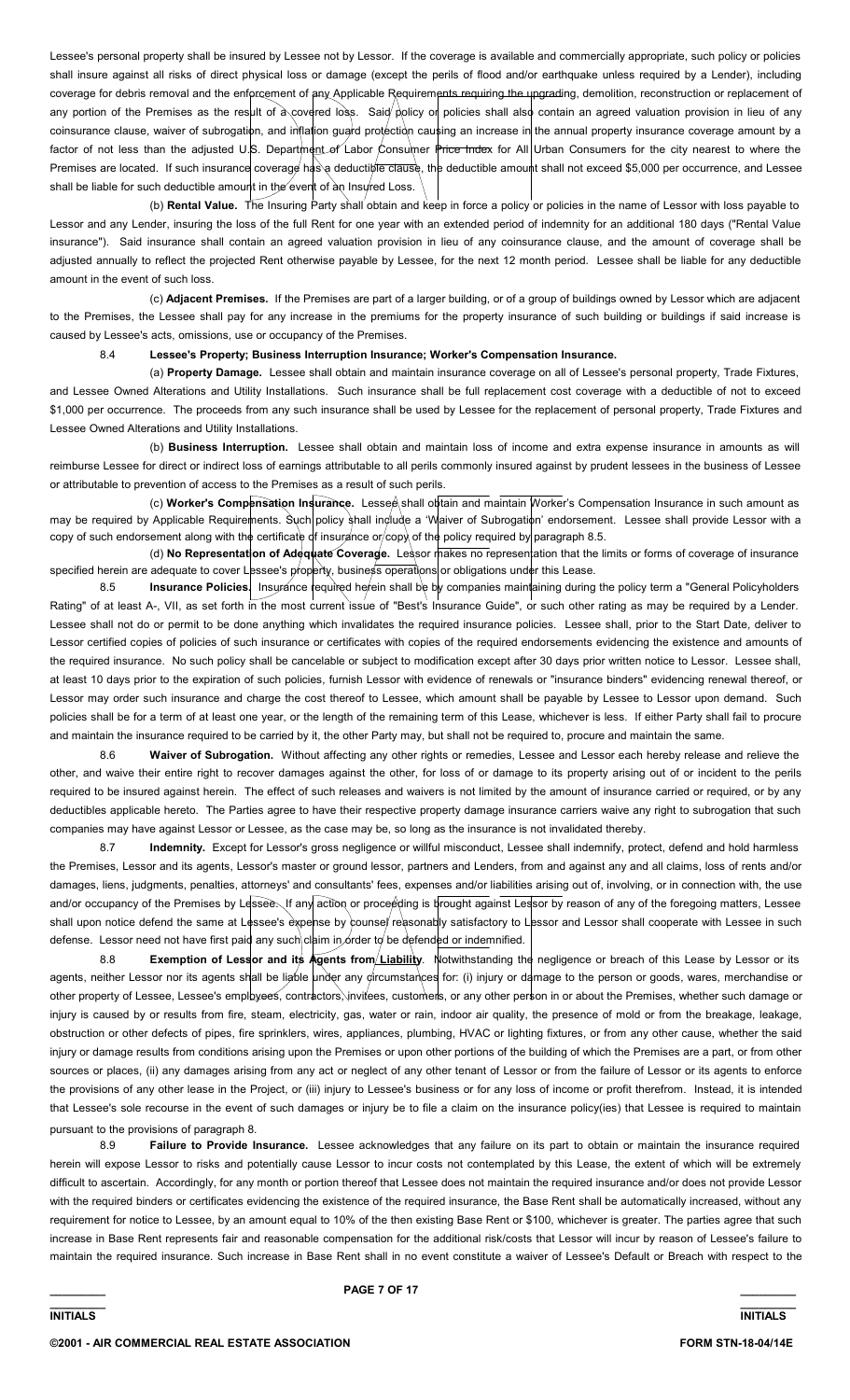failure to maintain such insurance, prevent the exercise of any of the other rights and remedies granted hereunder, nor relieve Lessee of its obligation to maintain the insurance specified in this Lease.

# 9. **Damage or Destruction.**

9.1 **Definitions.**

 (a) **"Premises Partial Damage"** shall mean damage or destruction to the improvements on the Premises, other than Lessee Owned Alterations and Utility Installations, which dan reasonably be repaired in 6 months or less from the date of the damage or destruction. Lessor shall notify Lessee in writing within 30 days from the date of the damage or destruction as to whether or not the damage is Partial or Total.

(b) **"Premises Tota** Destruction" shall mean damage or destruction to the Premises, other than Lessee Owned Alterations and Utility Installations and Trade Fixtures, which cannot reasonably be repaired in 6 months or less from the date of the damage or destruction. Lessor shall notify Lessee in writing within 30 days from the date of the damage or destruction as to whether or not the damage is Partial or Total.

 (c) **"Insured Loss"** shall mean damage or destruction to improvements on the Premises, other than Lessee Owned Alterations and Utility Installations and Trade Fixtures, which was caused by an event required to be covered by the insurance described in Paragraph 8.3(a), irrespective of any deductible amounts or coverage limits involved.

 (d) **"Replacement Cost"** shall mean the cost to repair or rebuild the improvements owned by Lessor at the time of the occurrence to their condition existing immediately prior thereto, including demolition, debris removal and upgrading required by the operation of Applicable Requirements, and without deduction for depreciation.

 (e) **"Hazardous Substance Condition"** shall mean the occurrence or discovery of a condition involving the presence of, or a contamination by, a Hazardous Substance , in, on, or under the Premises which requires remediation.

Partial Damage - Insured Loss. If a Premises Partial Damage that is an Insured Loss occurs, then Lessor shall, at Lessor's expense, repair such damage (but not Lessee's Trade Fixtures or Lessee Owned Alterations and Utility Installations) as soon as reasonably possible and this Lease shall continue in full force and effect; provided, however, that Lessee shall, at Lessor's election, make the repair of any damage or destruction the total cost to repair of which is \$10,000 or less, and, in such event, Lessor shall make any applicable insurance proceeds available to Lessee on a reasonable basis for that purpose. Notwithstanding the foregoing, if the required insurance was not in force or the insurance proceeds are not sufficient to effect such repair, the Insuring Party shall promptly contribute the shortage in proceeds (except as to the deductible which is Lessee's responsibility) as and when required to complete said repairs. In the event, however, such shortage was due to the fact that, by reason of the unique nature of the improvements, full replacement cost insurance coverage was not commercially reasonable and available, Lessor shall have no obligation to pay for the shortage in insurance proceeds or to fully restore the unique aspects of the Premises unless Lessee provides Lessor with the funds to cover same, or adequate assurance thereof, within 10 days following receipt of written notice of such shortage and request therefor. If Lessor receives said funds or adequate assurance thereof within said 10 day period, the party responsible for making the repairs shall complete them as soon as reasonably possible and this Lease shall remain in full force and effect. If sudh funds or assurance are not received, Lessor may nevertheless elect by written notice to Lessee within 10 days thereafter to: (i) make such restoration and repair as is commercially reasonable with Lessor paying any shortage in proceeds, in which case this Lease shall remain in full force and effect, or (ii) have this Lease terminate 30 days thereafter. Lessee shall not be entitled to reimbursement of any funds contributed by Lessee to repair any such damage or destruction. Premises Partial Damage due to flood or earthquake shall be subject to Paragraph 9.3, notwithstanding that there may be some insurance coverage, but the net proceeds of any such insurance shall be made available for the repairs if made by either Party.

 9.3 **Partial Damage - Uninsured Loss.** If a Premises Partial Damage that is not an Insured Loss occurs, unless caused by a negligent or willful act of Lessee (in which event Lessee shall make the repairs at Lessee's expense), Lessor may either: (i) repair such damage as soon as reasonably possible at Lessor's expense, in which event this Lease shall continue in full force and effect, or (ii) terminate this Lease by giving written notice to Lessee within 30 days after receipt by Lessor of knowledge of the occurrence of such damage. Such termination shall be effective 60 days following the date of such notice. In the event Lessor elects to terminate this Lease, Lessee shall have the right within 10 days after receipt of the termination notice to give written notice to Lessor of Lessee's commitment to pay for the repair of such damage without reimbursement from Lessor. Lessee shall provide Lessor with said funds or satisfactory assurance thereof within 30 days after making such commitment. In such event this Lease shall continue in full force and effect, and Lessor shall proceed to make such repairs as soon as reasonably possible after the required funds are available. If Lessee does not make the required commitment, this Lease shall terminate as of the date specified in the termination notice.

 9.4 **Total Destruction.** Notwithstanding any other provision hereof, if a Premises Total Destruction occurs, this Lease shall terminate 60 days following such Destruction. If the damage pr destruction was caused by the gross negligence or willful misconduct of Lessee, Lessor shall have the right to recover Lessor's damages from Lessee, except as provided in Paragraph 8.6.

9.5 **Damage Near End of Term.** If at any time during the last 6 months of this Lease there is damage for which the cost to repair exceeds one month's Base Rent, whether or not an Insured Loss, Lessor may terminate this Lease effective 60 days following the date of occurrence of such damage by giving a written termination notice to Lessee within 30 days after the date of occurrence of such damage. Notwithstanding the foregoing, if Lessee at that time has an exercisable option to extend this Lease or to purchase the Premises, then Lessee may preserve this Lease by, (a) exercising such option and (b) providing Lessor with any shortage in insurance proceeds (or adequate assurance thereof) needed to make the repairs on or before the earlier of (i) the date which is 10 days after Lessee's receipt of Lessor's written notice purporting to terminate this Lease, or (ii) the day prior to the date upon which such option expires. If Lessee duly exercises such option during such period and provides Lessor with funds (or adequate assurance thereof) to cover any shortage in insurance proceeds, Lessor shall, at Lessor's commercially reasonable expense, repair such damage as soon as reasonably possible and this Lease shall continue in full force and effect. If Lessee fails to exercise such option and provide such funds or assurance during such period, then this Lease shall terminate on the date specified in the termination notice and Lessee's option shall be extinguished.

#### 9.6 **Abatement of Rent; Lessee's Remedies.**

 (a) **Abatement.** In the event of Premises Partial Damage or Premises Total Destruction or a Hazardous Substance Condition for which Lessee is not responsible under this Lease, the Rent payable by Lessee for the period required for the repair, remediation or restoration of such damage shall be abated in proportion to the degree to which Lessee's use of the Premises is impaired, but not to exceed the proceeds received from the Rental Value insurance. All other obligations of Lessee hereunder shall be performed by Lessee, and Lessor shall have no liability for any such damage, destruction, remediation, repair or restoration except as provided herein.

(b) **Remedies.** If Lessor is obligated to repair or restore the Premises and does not commence, in a substantial and meaningful

**\_\_\_\_\_\_\_\_\_ PAGE 8 OF 17 \_\_\_\_\_\_\_\_\_**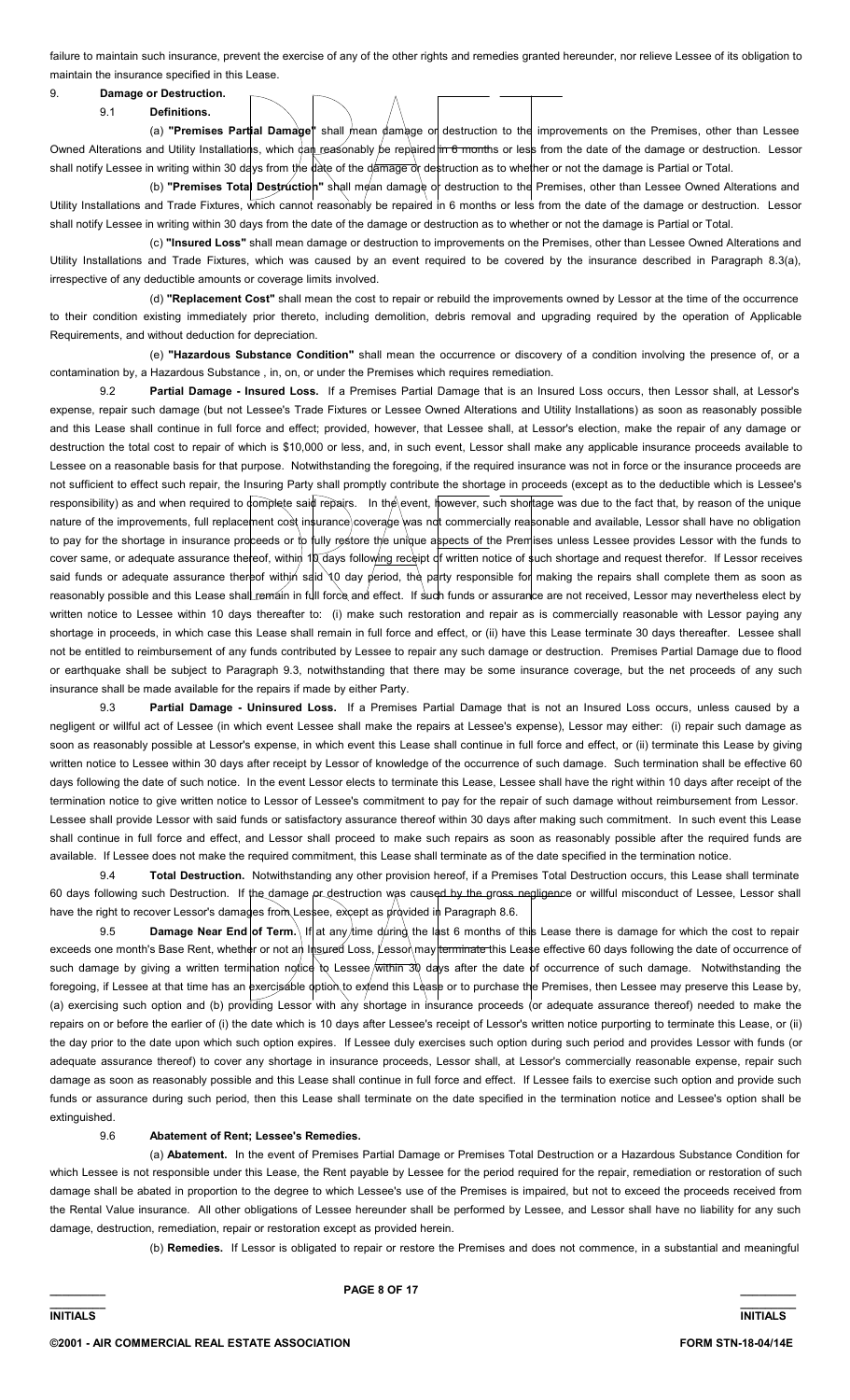way, such repair or restoration within 90 days after such obligation shall accrue, Lessee may, at any time prior to the commencement of such repair or restoration, give written notice to Lessor and to any Lenders of which Lessee has actual notice, of Lessee's election to terminate this Lease on a date not less than 60 days following the giving of such notice. If Lessee gives such notice and such repair or restoration is not commenced within 30 days thereafter, this Lease shall terminate as of the date specified in said notice. If the repair or restoration is commenced within such 30 days, this Lease shall continue in full force and effect. "Commence" shall mean either the unconditional authorization of the preparation of the required plans, or the beginning of the actual work on the Premises, whichever first occurs.

9.7 **Termination; Advance Payments.** Upon termination of this Lease pursuant to Paragraph 6.2(g) or Paragraph 9, an equitable adjustment shall be made concerning advance Base Rent and any other advance payments made by Lessee to Lessor. Lessor shall, in addition, return to Lessee so much of Lessee's Security Deposit as has not been, or is not then required to be, used by Lessor.

## 10. **Real Property Taxes.**

 10.1 **Definition.** As used herein, the term **"Real Property Taxes"** shall include any form of assessment; real estate, general, special, ordinary or extraordinary, or rental levy or tax (other than inheritance, personal income or estate taxes); improvement bond; and/or license fee imposed upon or levied against any legal or equitable interest of Lessor in the Premises or the Project, Lessor's right to other income therefrom, and/or Lessor's business of leasing, by any authority having the direct or indirect power to tax and where the funds are generated with reference to the Building address and where the proceeds so generated are to be applied by the city, county or other local taxing authority of a jurisdiction within which the Premises are located. Real Property Taxes shall also include any tax, fee, levy, assessment or charge, or any increase therein: (i) imposed by reason of events occurring during the term of this Lease, including but not limited to, a change in the ownership of the Premises, and (ii) levied or assessed on machinery or equipment provided by Lessor to Lessee pursuant to this Lease.

 10.2 **Payment of Taxes.** In addition to Base Rent, Lessee shall pay to Lessor an amount equal to the Real Property Tax installment due at least 20 days prior to the applicable delinquency date. If any such installment shall cover any period of time prior to or after the expiration or termination of this Lease, Lessee's share of such installment shall be prorated. In the event Lessee incurs a late charge on any Rent payment, Lessor may estimate the current Real Property Taxes, and require that such taxes be paid in advance to Lessor by Lessee monthly in advance with the payment of the Base Rent. Such monthly payments shall be an amount equal to the amount of the estimated installment of taxes divided by the number of months remaining before the month in which said installment becomes delinquent. When the actual amount of the applicable tax bill is known, the amount of such equal monthly advance payments shall be adjusted as required to provide the funds needed to pay the applicable taxes. If the amount collected by Lessor is insufficient to pay such Real Property Taxes when due, Lessee shall pay Lessor, upon demand, such additional sum as is necessary. Advance payments may be intermingled with other moneys of Lessor and shall not bear interest. In the event of a Breach by Lessee in the performance of its obligations under this Lease, then any such advance payments may be treated by Lessor as an additional Security Deposit.

10.3 **Joint Assessment.** If the Premises are not separately assessed, Lessee's liability shall be an equitable proportion of the Real Property Taxes for all of the land and improvements included within the tax parcel assessed, such proportion to be conclusively determined by Lessor from the respective valuations assigned in the assessor's work sheets or such other information as may be reasonably available.

 10.4 **Personal Property Taxes.** Lessee shall pay, prior to delinquency, all taxes assessed against and levied upon Lessee Owned Alterations, Utility Installations, Trade Fixtures, furnishings, equipment and all personal property of Lessee. When possible, Lessee shall cause its Lessee Owned Alterations and Utility Installations, Trade Fixtures, furnishings, equipment and all other personal property to be assessed and billed separately from the real property of Lessor. If any of Lessee's said property shall be assessed with Lessor's real property, Lessee shall pay Lessor the taxes attributable to Lessee's property within 10 days after receipt of a written statement setting forth the taxes applicable to Lessee's property.

11. **Utilities and Services.** Lessee shall pay for all water, gas, heat, light, power, telephone, trash disposal and other utilities and services supplied to the Premises, together with any taxes thereon. If any such services are not separately metered or billed to Lessee, Lessee shall pay a reasonable proportion, to be determined by Lessor, of all charges jointly metered or billed. There shall be no abatement of rent and Lessor shall not be liable in any respect whatsoever for the inadequacy, stoppage, interruption or discontinuance of any utility or service due to riot, strike, labor dispute, breakdown, accident, repair or other cause beyond Lessor's reasonable control or in cooperation with governmental request or directions.

# 12. **Assignment and Subletting.**

## 12.1 **Lessor's Consent Required.**

 (a) Lessee shall not voluntarily or by operation of law assign, transfer, mortgage or encumber (collectively, **"assign or assignment"**) or sublet all or any part of Lessee's interest in this Lease or in the Premises without Lessor's prior written consent.

(b) Unless Lessee is a corporation and its stock is publicly traded on a national stock exchange, a change in the control of Lessee shall constitute an assignment requiring consent. The transfer, on a cumulative basis, of 25% or more of the voting control of Lessee shall constitute a change in control for this purpose.

(c) The involvement of Lessee or its assets in any transaction, or series of transactions (by way of merger, sale, acquisition, financing, transfer, leveraged buy-out or otherwise), whether or not a formal assignment or hypothecation of this Lease or Lessee's assets occurs, which results or will result in a reduction of the Net Worth of Lessee by an amount greater than 25% of such Net Worth as it was represented at the time of the execution of this Lease or at the time of the most recent assignment to which Lessor has consented, or as it exists immediately prior to said transaction or transactions constituting such reduction, whichever was or is greater, shall be considered an assignment of this Lease to which Lessor may withhold its consent. **"Net Worth of Lessee"** shall mean the net worth of Lessee (excluding any guarantors) established under generally accepted accounting principles.

 (d) An assignment or subletting without consent shall, at Lessor's option, be a Default curable after notice per Paragraph 13.1(c), or a noncurable Breach without the necessity of any notice and grace period. If Lessor elects to treat such unapproved assignment or subletting as a noncurable Breach, Lessor may either: (i) terminate this Lease, or (ii) upon 30 days written notice, increase the monthly Base Rent to 110% of the Base Rent then in effect. Further, in the event of such Breach and rental adjustment, (i) the purchase price of any option to purchase the Premises held by Lessee shall be subject to similar adjustment to 110% of the price previously in effect, and (ii) all fixed and non-fixed rental adjustments scheduled during the remainder of the Lease term shall be increased to 110% of the scheduled adjusted rent.

> (e) Lessee's remedy for any breach of Paragraph 12.1 by Lessor shall be limited to compensatory damages and/or injunctive relief. f) Lessor may reasonably withhold consent to a proposed assignment or subletting if Lessee is in Default at the time consent is

requested.

(g) Notwithstanding the foregoing, allowing a de minimis portion of the Premises, ie. 20 square feet or less, to be used by a third

**\_\_\_\_\_\_\_\_\_ PAGE 9 OF 17 \_\_\_\_\_\_\_\_\_**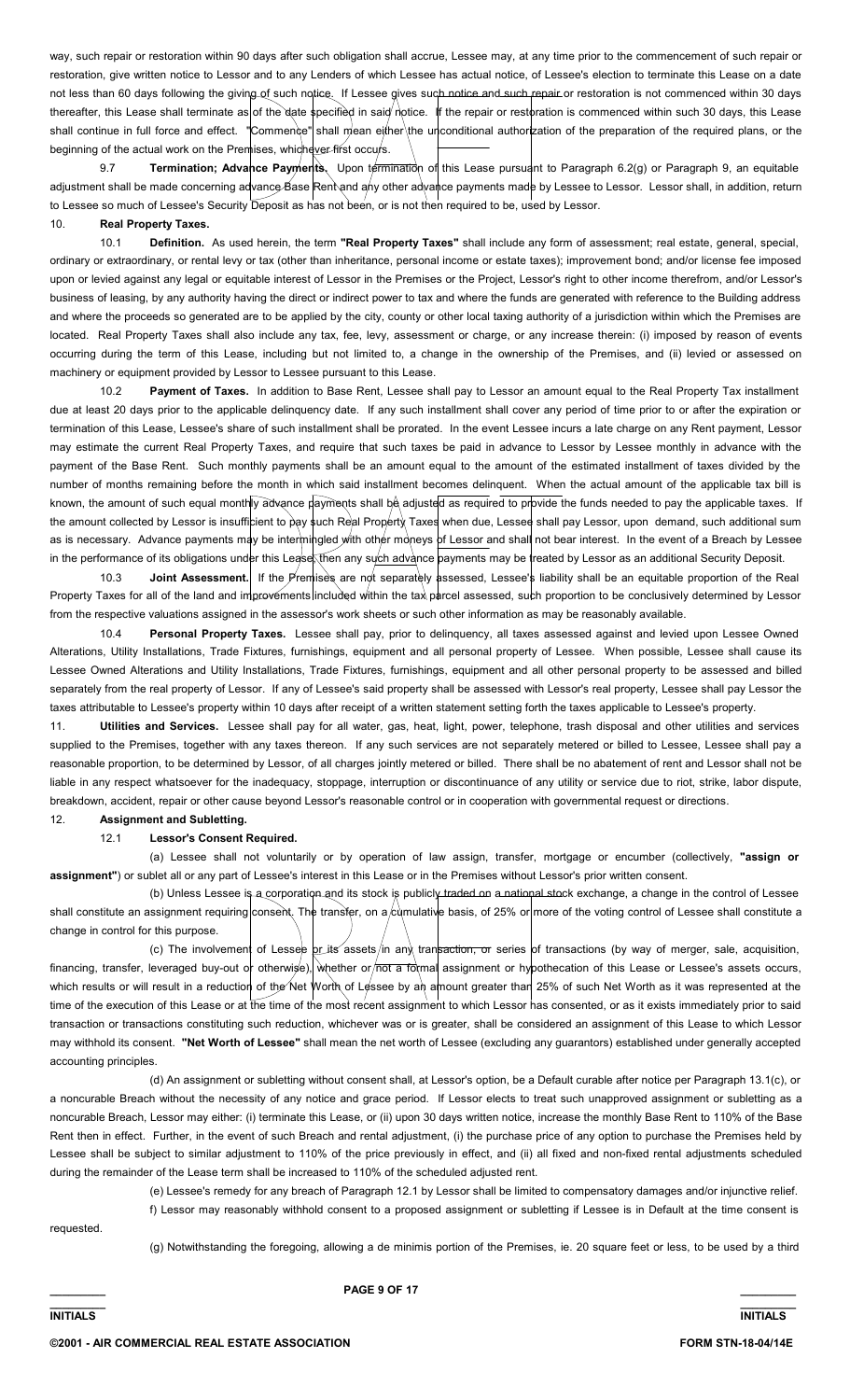party vendor in connection with the installation of a vending machine or payphone shall not constitute a subletting.

## 12.2 **Terms and Conditions Applicable to Assignment and Subletting.**

(a) Regardless of Lessor's consent, no assignment or subletting shall: (i) be effective without the express written assumption by such assignee or sublessee of the obligations of Lessee under this Lease, (ii) release Lessee of any obligations hereunder, or (iii) alter the primary liability of Lessee for the payment of Rent or for the performance of any other obligations to be performed by Lessee.

(b) Lessor may accept Rent or performance of Lessee's obligations from any person other than Lessee pending approval or disapproval of an assignment. Neither a delay in the approval or disapproval of such assignment nor the acceptance of Rent or performance shall constitute a waiver or estoppel of Lessor's right to exercise its remedies for Lessee's Default or Breach.

(c) Lessor's consent to any assignment or subletting shall not constitute a consent to any subsequent assignment or subletting.

 (d) In the event of any Default or Breach by Lessee, Lessor may proceed directly against Lessee, any Guarantors or anyone else responsible for the performance of Lessee's obligations under this Lease, including any assignee or sublessee, without first exhausting Lessor's remedies against any other person or entity responsible therefor to Lessor, or any security held by Lessor.

 (e) Each request for consent to an assignment or subletting shall be in writing, accompanied by information relevant to Lessor's determination as to the financial and operational responsibility and appropriateness of the proposed assignee or sublessee, including but not limited to the intended use and/or required modification of the Premises, if any, together with a fee of \$500 as consideration for Lessor's considering and processing said request. Lessee agrees to provide Lessor with such other or additional information and/or documentation as may be reasonably requested. (See also Paragraph 36)

 (f) Any assignee of, or sublessee under, this Lease shall, by reason of accepting such assignment, entering into such sublease, or entering into possession of the Premises or any portion thereof, be deemed to have assumed and agreed to conform and comply with each and every term, covenant, condition and obligation herein to be observed or performed by Lessee during the term of said assignment or sublease, other than such obligations as are contrary to or inconsistent with provisions of an assignment or sublease to which Lessor has specifically consented to in writing.

 (g) Lessor's consent to any assignment or subletting shall not transfer to the assignee or sublessee any Option granted to the original Lessee by this Lease unless such transfer is specifically consented to by Lessor in writing. (See Paragraph 39.2)

 12.3 **Additional Terms and Conditions Applicable to Subletting.** The following terms and conditions shall apply to any subletting by Lessee of all or any part of the Premises and shall be deemed included in all subleases under this Lease whether or not expressly incorporated therein:

(a) Lessee hereby assigns and transfers to Lesson all of Lessee's interest in all Rent payable on any sublease, and Lessor may collect such Rent and apply same toward Lessee's obligations under this Lease; provided, however, that until a Breach shall occur in the performance of Lessee's obligations, Lessee may collect said Rent. In the event that the amount collected by Lessor exceeds Lessee's then outstanding obligations any such excess shall be refunded to Lessee. Lessor shall not, by reason of the foregoing or any assignment of such sublease, nor by reason of the collection of Rent, be deemed liable to the sublessee for any failure of Lessee to perform and comply with any of Lessee's obligations to such sublessee. Lessee hereby irrevocably authorizes and directs any such sublessee, upon receipt of a written notice from Lessor stating that a Breach exists in the performance of Lessee's obligations under this Lease, to pay to Lessor all Rent due and to become due under the sublease. Sublessee shall rely upon any such notice from Lessor and shall pay all Rents to Lessor without any obligation or right to inquire as to whether such Breach exists, notwithstanding any claim from Lessee to the contrary.

 (b) In the event of a Breach by Lessee, Lessor may, at its option, require sublessee to attorn to Lessor, in which event Lessor shall undertake the obligations of the sublessor under such sublease from the time of the exercise of said option to the expiration of such sublease; provided, however, Lessor shall not be liable for any prepaid rents or security deposit paid by such sublessee to such sublessor or for any prior Defaults or Breaches of such sublessor.

(c) Any matter requiring the consent of the sublessor under a sublease shall also require the consent of Lessor.

(d) No sublessee shall further assign or sublet all or any part of the Premises without Lessor's prior written consent.

 (e) Lessor shall deliver a copy of any notice of Default or Breach by Lessee to the sublessee, who shall have the right to cure the Default of Lessee within the grace period, if any, specified in such notice. The sublessee shall have a right of reimbursement and offset from and against Lessee for any such Defaults cured by the sublessee.

#### 13. **Default; Breach; Remedies.**

 13.1 **Default; Breach.** A **"Default"** is defined as a failure by the Lessee to comply with or perform any of the terms, covenants, conditions or Rules and Regulations under this Lease. A "Breach" is defined as the occurrence of one or more of the following Defaults, and the failure of Lessee to cure such Default within any applicable grace period:

(a) The abandonment of the Premises; or the vacating of the Premises without providing a commercially reasonable level of security, or where the coverage of the property insurance described in Paragraph 8.3 is jeopardized as a result thereof, or without providing reasonable assurances to minimize potential vandalsm.

(b) The failure of Lessee to make any payment of Rent or any Security Deposit required to be made by Lessee hereunder, whether to Lessor or to a third party, when due, to provide reasonable evidence of insurance or surety bond, or to fulfill any obligation under this Lease which endangers or threatens life or property, where such failure continues for a period of 3 business days following written notice to Lessee. THE ACCEPTANCE BY LESSOR OF A PARTIAL PAYMENT OF RENT OR SECURITY DEPOSIT SHALL NOT CONSTITUTE A WAIVER OF ANY OF LESSOR'S RIGHTS, INCLUDING LESSOR'S RIGHT TO RECOVER POSSESSION OF THE PREMISES.

 (c) The failure of Lessee to allow Lessor and/or its agents access to the Premises or the commission of waste, act or acts constituting public or private nuisance, and/or an illegal activity on the Premises by Lessee, where such actions continue for a period of 3 business days following written notice to Lessee.

 (d) The failure by Lessee to provide (i) reasonable written evidence of compliance with Applicable Requirements, (ii) the service contracts, (iii) the rescission of an unauthorized assignment or subletting, (iv) an Estoppel Certificate or financial statements, (v) a requested subordination, (vi) evidence concerning any guaranty and/or Guarantor, (vii) any document requested under Paragraph 42, (viii) material safety data sheets (MSDS), or (ix) any other documentation or information which Lessor may reasonably require of Lessee under the terms of this Lease, where any such failure continues for a period of 10 days following written notice to Lessee.

 (e) A Default by Lessee as to the terms, covenants, conditions or provisions of this Lease, or of the rules adopted under Paragraph 40 hereof, other than those described in subparagraphs 13.1(a), (b), (c) or (d), above, where such Default continues for a period of 30 days after written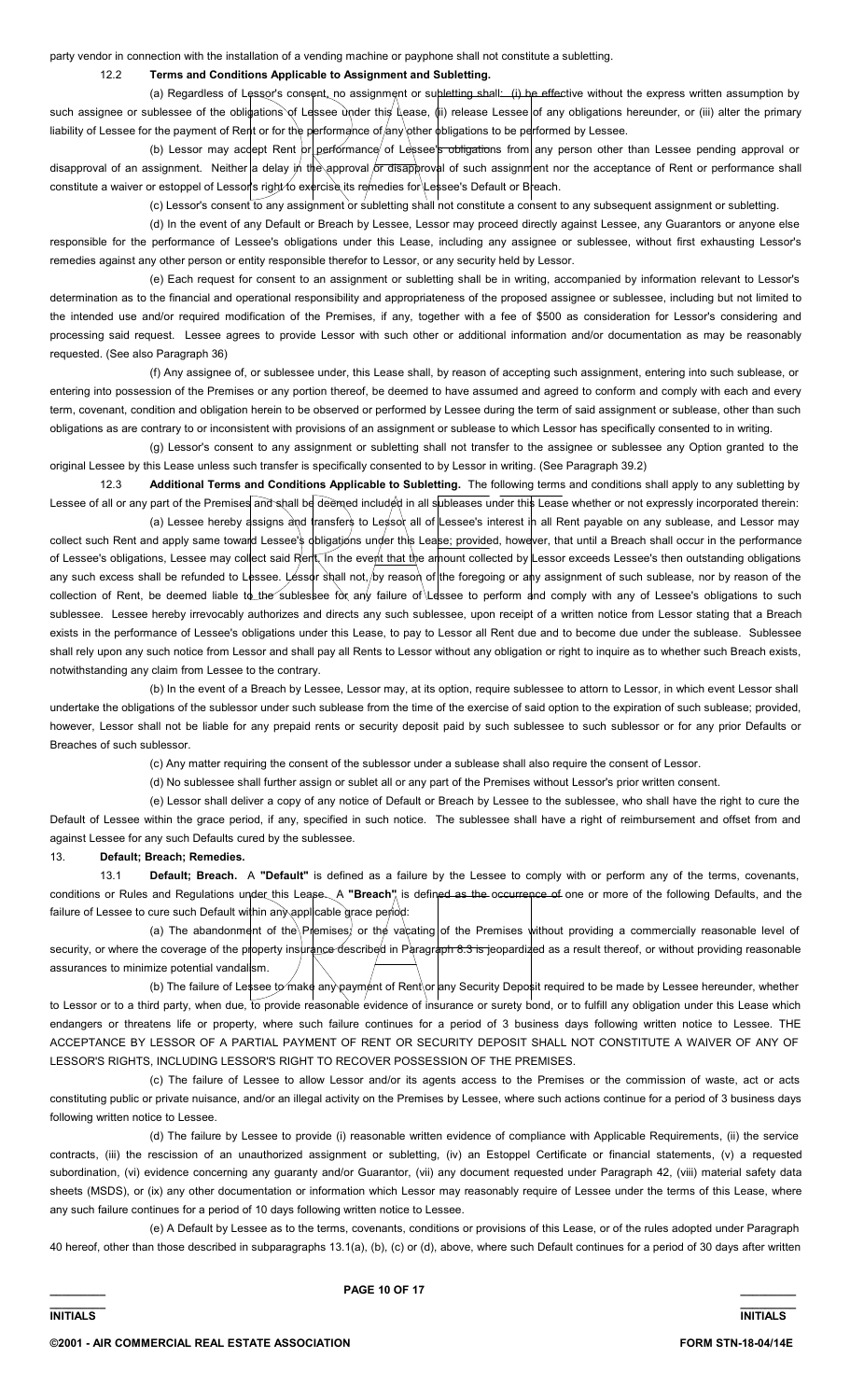notice; provided, however, that if the nature of Lessee's Default is such that more than 30 days are reasonably required for its cure, then it shall not be deemed to be a Breach if Lessee commences such cure within said 30 day period and thereafter diligently prosecutes such cure to completion.

 (f) The occurrence of any of the following events: (i) the making of any general arrangement or assignment for the benefit of creditors; (ii) becoming a "debtor" as defined in 11 U.S.C. §101 or any successor statute thereto (unless, in the case of a petition filed against Lessee, the same is dismissed within 60 days); (iii) the appointment of a trustee or redeiver to take possession of substantially all of Lessee's assets located at the Premises or of Lessee's interest in this Lease, where possession is not restored to Lessee within 30 days; or (iv) the attachment, execution or other judicial seizure of substantially all of Lessee's assets located at the Premises or of Lessee's interest in this Lease, where such seizure is not discharged within 30 days; provided, however, in the event that any provision of this subparagraph is contrary to any applicable law, such provision shall be of no force or effect, and not affect the validity of the remaining provisions.

(g) The discovery that any financial statement of Lessee or of any Guarantor given to Lessor was materially false.

 (h) If the performance of Lessee's obligations under this Lease is guaranteed: (i) the death of a Guarantor, (ii) the termination of a Guarantor's liability with respect to this Lease other than in accordance with the terms of such guaranty, (iii) a Guarantor's becoming insolvent or the subject of a bankruptcy filing, (iv) a Guarantor's refusal to honor the guaranty, or (v) a Guarantor's breach of its guaranty obligation on an anticipatory basis, and Lessee's failure, within 60 days following written notice of any such event, to provide written alternative assurance or security, which, when coupled with the then existing resources of Lessee, equals or exceeds the combined financial resources of Lessee and the Guarantors that existed at the time of execution of this Lease.

 13.2 **Remedies.** If Lessee fails to perform any of its affirmative duties or obligations, within 10 days after written notice (or in case of an emergency, without notice), Lessor may, at its option, perform such duty or obligation on Lessee's behalf, including but not limited to the obtaining of reasonably required bonds, insurance policies, or governmental licenses, permits or approvals. Lessee shall pay to Lessor an amount equal to 115% of the costs and expenses incurred by Lessor in such performance upon receipt of an invoice therefor. In the event of a Breach, Lessor may, with or without further notice or demand, and without limiting Lessor in the exercise of any right or remedy which Lessor may have by reason of such Breach:

 (a) Terminate Lessee's right to possession of the Premises by any lawful means, in which case this Lease shall terminate and Lessee shall immediately surrender possession to Lessor. In such event Lessor shall be entitled to recover from Lessee: (i) the unpaid Rent which had been earned at the time of termination; (ii) the worth at the time of award of the amount by which the unpaid rent which would have been earned after termination until the time of award exceeds the amount of such rental loss that the Lessee proves could have been reasonably avoided; (iii) the worth at the time of award of the amount by which the unpaid rent for the balance of the term after the time of award exceeds the amount of such rental loss that the Lessee proves could be reasonably avoided; and (iv) any other/amount necessary to compensate Lessor for all the detriment proximately caused by the Lessee's failure to perform its obligations under this Lease or *which in the ordinary course of things would be likely to result therefrom, including but* not limited to the cost of recovering possession of the Premises, expenses of reletting, including necessary renovation and alteration of the Premises, reasonable attorneys' fees, and that portion of any leasing commission paid by Lessor in connection with this Lease applicable to the unexpired term of this Lease. The worth at the time of award of the amount referred to in provision (iii) of the immediately preceding sentence shall be computed by discounting such amount at the discount rate of the Federal Reserve Bank of the District within which the Premises are located at the time of award plus one percent. Efforts by Lessor to mitigate damages caused by Lessee's Breach of this Lease shall not waive Lessor's right to recover any damages to which Lessor is otherwise entitled. If termination of this Lease is obtained through the provisional remedy of unlawful detainer, Lessor shall have the right to recover in such proceeding any unpaid Rent and damages as are recoverable therein, or Lessor may reserve the right to recover all or any part thereof in a separate suit. If a notice and grace period required under Paragraph 13.1 was not previously given, a notice to pay rent or quit, or to perform or quit given to Lessee under the unlawful detainer statute shall also constitute the notice required by Paragraph 13.1. In such case, the applicable grace period required by Paragraph 13.1 and the unlawful detainer statute shall run concurrently, and the failure of Lessee to cure the Default within the greater of the two such grace periods shall constitute both an unlawful detainer and a Breach of this Lease entitling Lessor to the remedies provided for in this Lease and/or by said statute.

 (b) Continue the Lease and Lessee's right to possession and recover the Rent as it becomes due, in which event Lessee may sublet or assign, subject only to reasonable limitations. Acts of maintenance, efforts to relet, and/or the appointment of a receiver to protect the Lessor's interests, shall not constitute a termination of the Lessee's right to possession.

 (c) Pursue any other remedy now or hereafter available under the laws or judicial decisions of the state wherein the Premises are located. The expiration or termination of this Lease and/or the termination of Lessee's right to possession shall not relieve Lessee from liability under any indemnity provisions of this Lease as to matters pecurring or accruing during the term hereof or by reason of Lessee's occupancy of the Premises.

13.3 **Inducement Recapture.** Any agreement for free or abated rent or other charges, or for the giving or paying by Lessor to or for Lessee of any cash or other bonus, inducement or consideration for Lessee's entering into this Lease, all of which concessions are hereinafter referred to as "Inducement Provisions," shall be deemed conditioned upon Lessee's full and faithful performance of all of the terms, covenants and conditions of this Lease. Upon Breach of this Lease by Lessee, any such Inducement Provision shall automatically be deemed deleted from this Lease and of no further force or effect, and any rent, other charge, bonus, inducement of consideration theretofore abated, given or paid by Lessor under such an inducement Provision shall be immediately due and payable by Lessee to Lessor, notwithstanding any subsequent cure of said Breach by Lessee. The acceptance by Lessor of rent or the cure of the Breach which initiated the operation of this paragraph shall not be deemed a waiver by Lessor of the provisions of this paragraph unless specifically so stated in writing by Lessor at the time of such acceptance.

 13.4 **Late Charges.** Lessee hereby acknowledges that late payment by Lessee of Rent will cause Lessor to incur costs not contemplated by this Lease, the exact amount of which will be extremely difficult to ascertain. Such costs include, but are not limited to, processing and accounting charges, and late charges which may be imposed upon Lessor by any Lender. Accordingly, if any Rent shall not be received by Lessor within 5 days after such amount shall be due, then, without any requirement for notice to Lessee, Lessee shall immediately pay to Lessor a one-time late charge equal to 10% of each such overdue amount or \$100, whichever is greater. The Parties hereby agree that such late charge represents a fair and reasonable estimate of the costs Lessor will incur by reason of such late payment. Acceptance of such late charge by Lessor shall in no event constitute a waiver of Lessee's Default or Breach with respect to such overdue amount, nor prevent the exercise of any of the other rights and remedies granted hereunder. In the event that a late charge is payable hereunder, whether or not collected, for 3 consecutive installments of Base Rent, then notwithstanding any provision of this Lease to the contrary, Base Rent shall, at Lessor's option, become due and payable quarterly in advance.

 13.5 **Interest.** Any monetary payment due Lessor hereunder, other than late charges, not received by Lessor, when due shall bear interest from the 31st day after it was due. The interest ("**Interest**") charged shall be computed at the rate of 10% per annum but shall not exceed the

**\_\_\_\_\_\_\_\_\_ \_\_\_\_\_\_\_\_\_**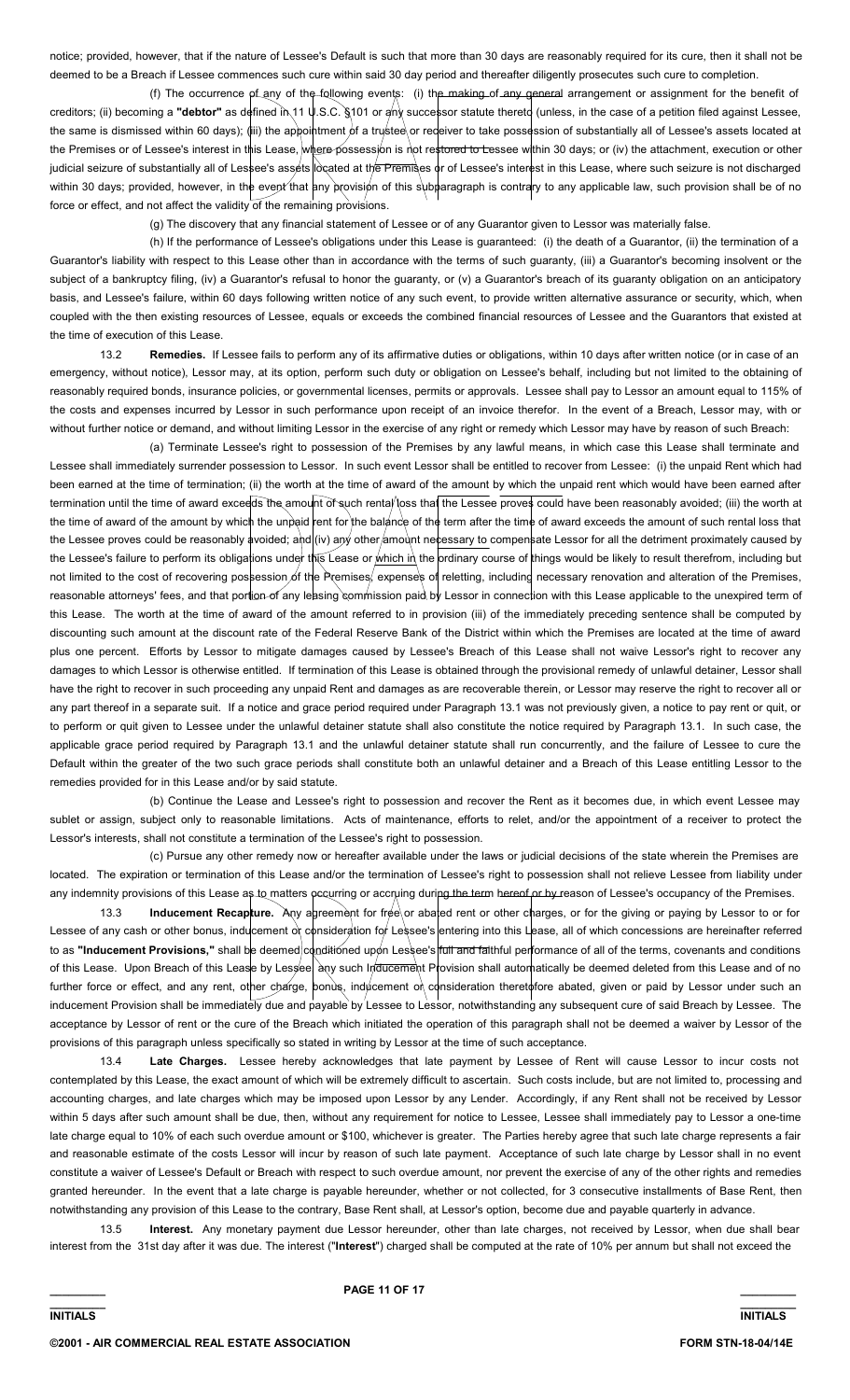maximum rate allowed by law. Interest is payable in addition to the potential late charge provided for in Paragraph 13.4. 13.6 **Breach by Lessor.**

 (a) **Notice of Breach.** Lessor shall not be deemed in breach of this Lease unless Lessor fails within a reasonable time to perform an obligation required to be performed by Lessor. For purposes of this Paragraph, a reasonable time shall in no event be less than 30 days after receipt by Lessor, and any Lender whose name and address shall have been furnished Lessee in writing for such purpose, of written notice specifying wherein such obligation of Lessor has not been performed; provided, however, that if the nature of Lessor's obligation is such that more than 30 days are reasonably required for its performance, then Lessor shall not be in breach if performance is commenced within such 30 day period and thereafter diligently pursued to completion.

 (b) **Performance by Lessee on Behalf of Lessor.** In the event that neither Lessor nor Lender cures said breach within 30 days after receipt of said notice, or if having commenced said cure they do not diligently pursue it to completion, then Lessee may elect to cure said breach at Lessee's expense and offset from Rent the actual and reasonable cost to perform such cure, provided, however, that such offset shall not exceed an amount equal to the greater of one month's Base Rent or the Security Deposit, reserving Lessee's right to seek reimbursement from Lessor for any such expense in excess of such offset. Lessee shall document the cost of said cure and supply said documentation to Lessor.

14. **Condemnation.** If the Premises or any portion thereof are taken under the power of eminent domain or sold under the threat of the exercise of said power (collectively **"Condemnation"**), this Lease shall terminate as to the part taken as of the date the condemning authority takes title or possession, whichever first occurs. If more than 10% of the Building, or more than 25% of that portion of the Premises not occupied by any building, is taken by Condemnation, Lessee may, at Lessee's option, to be exercised in writing within 10 days after Lessor shall have given Lessee written notice of such taking (or in the absence of such notice, within 10 days after the condemning authority shall have taken possession) terminate this Lease as of the date the condemning authority takes such possession. If Lessee does not terminate this Lease in accordance with the foregoing, this Lease shall remain in full force and effect as to the portion of the Premises remaining, except that the Base Rent shall be reduced in proportion to the reduction in utility of the Premises caused by such Condemnation. Condemnation awards and/or payments shall be the property of Lessor, whether such award shall be made as compensation for diminution in value of the leasehold, the value of the part taken, or for severance damages; provided, however, that Lessee shall be entitled to any compensation paid by the condemnor for Lessee's relocation expenses, loss of business goodwill and/or Trade Fixtures, without regard to whether or not this Lease is terminated pursuant to the provisions of this Paragraph. All Alterations and Utility Installations made to the Premises by Lessee, for purposes of Condemnation only, shall be considered the property of the Lessee and Lessee shall be entitled to any and all compensation which is payable therefor. In the event that this Lease is not terminated by reason of the Condemnation, Lessor shall repair any damage to the Premises caused by such Condemnation.

#### 15. **Brokerage Fees.**

15.1 **Additional Commission.** In addition to the payments owed pursuant to Paragraph 1.9 above, and unless Lessor and the Brokers otherwise agree in writing, Lessor agrees that: (a) if Lessee exercises any Option, (b) if Lessee or anyone affiliated with Lessee acquires any rights to the Premises or other premises owned by Lessor and located within the same Project, if any, within which the Premises is located, (c) if Lessee remains in possession of the Premises, with the consent of Lessor, after the expiration of this Lease, or (d) if Base Rent is increased, whether by agreement or operation of an escalation clause herein, then, Lessor shall pay Brokers a fee in accordance with the fee schedule of the Brokers in effect at the time the Lease was executed.

 15.2 **Assumption of Obligations.** Any buyer or transferee of Lessor's interest in this Lease shall be deemed to have assumed Lessor's obligation hereunder. Brokers shall be third party beneficiaries of the provisions of Paragraphs 1.9, 15, 22 and 31. If Lessor fails to pay to Brokers any amounts due as and for brokerage fees pertaining to this Lease when due, then such amounts shall accrue Interest. In addition, if Lessor fails to pay any amounts to Lessee's Broker when due, Lessee's Broker may send written notice to Lessor and Lessee of such failure and if Lessor fails to pay such amounts within 10 days after said notice, Lessee shall pay said monies to its Broker and offset such amounts against Rent. In addition, Lessee's Broker shall be deemed to be a third party beneficiary of any commission agreement entered into by and/or between Lessor and Lessor's Broker for the limited purpose of collecting any brokerage fee owed.

 15.3 **Representations and Indemnities of Broker Relationships.** Lessee and Lessor each represent and warrant to the other that it has had no dealings with any person, firm, broker or finder (other than the Brokers, if any) in connection with this Lease, and that no one other than said named Brokers is entitled to any commission or finder's fee in connection herewith. Lessee and Lessor do each hereby agree to indemnify, protect, defend and hold the other harmless from and against liability for compensation or charges which may be claimed by any such unnamed broker, finder or other similar party by reason of any dealings or actions of the indemnifying Party, including any costs, expenses, attorneys' fees reasonably incurred with respect thereto.

#### 16. **Estoppel Certificates.**

 (a) Each Party (as **"Responding Party"**) shall within 10 days after written notice from the other Party (the **"Requesting Party"**) execute, acknowledge and deliver to the Requesting Party a statement in writing in form similar to the then most current "Estoppel Certificate" form published by the AIR Commercial Real Estate Association, plus such additional information, confirmation and/or statements as may be reasonably requested by the Requesting Party.

 (b) If the Responding Party shall fail to execute or deliver the Estoppel Certificate within such 10 day period, the Requesting Party may execute an Estoppel Certificate stating that: (i) the Lease is in full force and effect without modification except as may be represented by the Requesting Party, (ii) there are no uncured defaults in the Requesting Party's performance, and (iii) if Lessor is the Requesting Party, not more than one month's rent has been paid in advance. Prospective purchasers and encumbrancers may rely upon the Requesting Party's Estoppel Certificate, and the Responding Party shall be estopped from denying the truth of the facts contained in said Certificate. In addition, Lessee acknowledges that any failure on its part to provide such an Estoppel Certificate will expose Lessor to risks and potentially cause Lessor to incur costs not contemplated by this Lease, the extent of which will be extremely difficult to ascertain. Accordingly, should the Lessee fail to execute and/or deliver a requested Estoppel Certificate in a timely fashion the monthly Base Rent shall be automatically increased, without any requirement for notice to Lessee, by an amount equal to 10% of the then existing Base Rent or \$100, whichever is greater for remainder of the Lease. The Parties agree that such increase in Base Rent represents fair and reasonable compensation for the additional risk/costs that Lessor will incur by reason of Lessee's failure to provide the Estoppel Certificate. Such increase in Base Rent shall in no event constitute a waiver of Lessee's Default or Breach with respect to the failure to provide the Estoppel Certificate nor prevent the exercise of any of the other rights and remedies granted hereunder.

 (c) If Lessor desires to finance, refinance, or sell the Premises, or any part thereof, Lessee and all Guarantors shall within 10 days after written notice from Lessor deliver to any potential lender or purchaser designated by Lessor such financial statements as may be reasonably

**\_\_\_\_\_\_\_\_\_ \_\_\_\_\_\_\_\_\_ INITIALS INITIALS**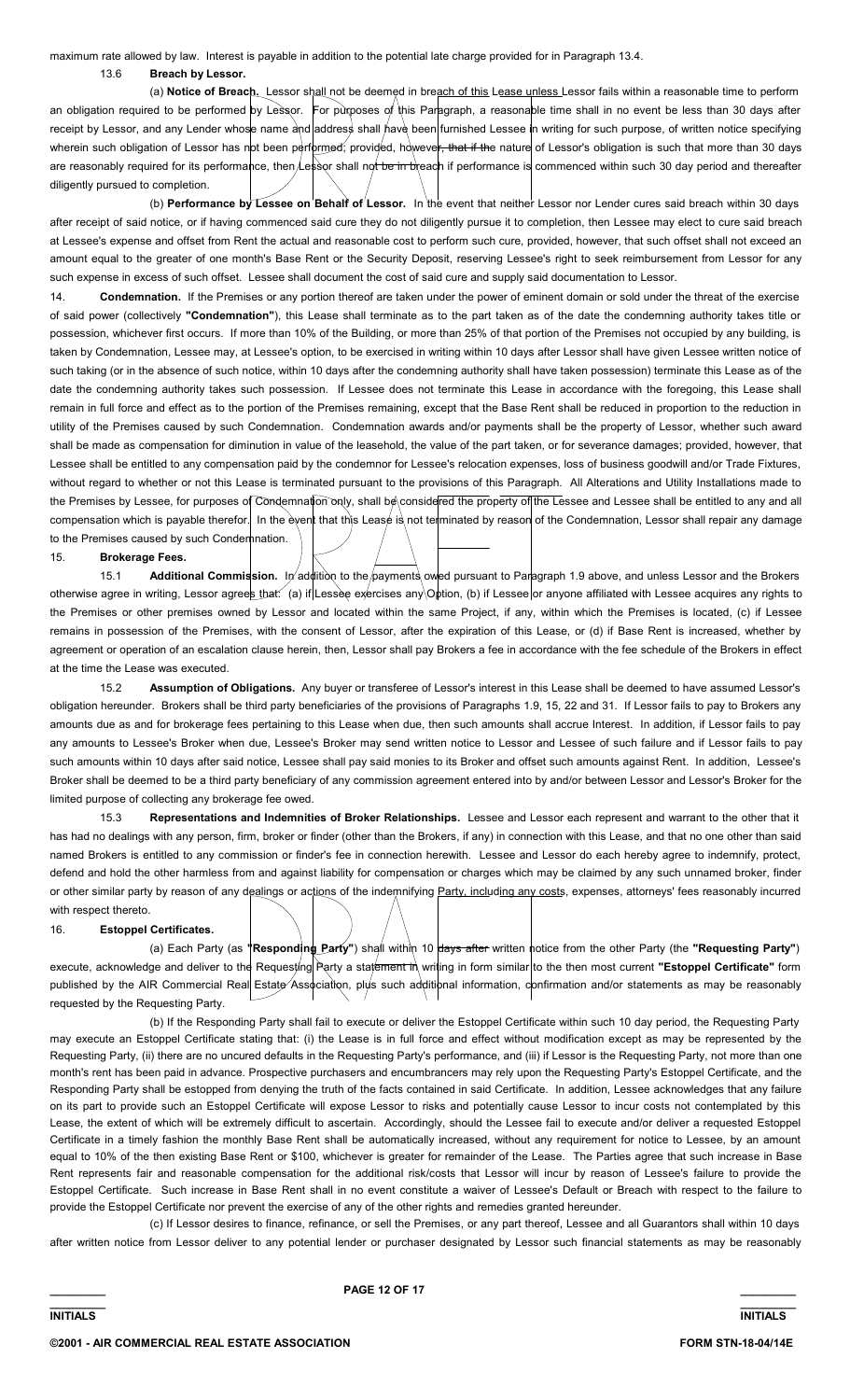required by such lender or purchaser, including but not limited to Lessee's financial statements for the past 3 years. All such financial statements shall be received by Lessor and such lender or purchaser in confidence and shall be used only for the purposes herein set forth.

17. **Definition of Lessor.** The term "Lessor<sup>m</sup> as used herein shall mean the owner or owners at the time in question of the fee title to the Premises, or, if this is a sublease, of the Lessee's interest in the priof lease. In the event of a transfer of Lessor's title or interest in the Premises or this Lease, Lessor shall deliver to the transferee or assignee (in cash or by credit) any unused Security Deposit held by Lessor. Upon such transfer or assignment and delivery of the Security Deposit, as aforesaid, the prior Lessor shall be relieved of all liability with respect to the obligations and/or covenants under this Lease thereafter to be performed by the Lessor. Subject to the foregoing, the obligations and/or covenants in this Lease to be performed by the Lessor shall be binding only  $\mu$  pon the Lessor as hereinabove defined.

18. **Severability.** The invalidity of any provision of this Lease, as determined by a court of competent jurisdiction, shall in no way affect the validity of any other provision hereof.

19. Days. Unless otherwise specifically indicated to the contrary, the word "days" as used in this Lease shall mean and refer to calendar days.

20. **Limitation on Liability.** The obligations of Lessor under this Lease shall not constitute personal obligations of Lessor or its partners, members, directors, officers or shareholders, and Lessee shall look to the Premises, and to no other assets of Lessor, for the satisfaction of any liability of Lessor with respect to this Lease, and shall not seek recourse against Lessor's partners, members, directors, officers or shareholders, or any of their personal assets for such satisfaction.

21. **Time of Essence.** Time is of the essence with respect to the performance of all obligations to be performed or observed by the Parties under this Lease.

22. **No Prior or Other Agreements; Broker Disclaimer.** This Lease contains all agreements between the Parties with respect to any matter mentioned herein, and no other prior or contemporaneous agreement or understanding shall be effective. Lessor and Lessee each represents and warrants to the Brokers that it has made, and is relying solely upon, its own investigation as to the nature, quality, character and financial responsibility of the other Party to this Lease and as to the use, nature, quality and character of the Premises. Brokers have no responsibility with respect thereto or with respect to any default or breach hereof by either Party.

# 23. **Notices.**

 23.1 **Notice Requirements.** All notices required or permitted by this Lease or applicable law shall be in writing and may be delivered in person (by hand or by courier) or may be sent by regular, certified of registered mail or U.S. Postal Service Express Mail, with postage prepaid, or by facsimile transmission, or by email, and shall be deemed sufficiently given if served in a manner specified in this Paragraph 23. The addresses noted adjacent to a Party's signature on this Lease shall be that Party's address for delivery or mailing of notices. Either Party may by written notice to the other specify a different address for notice, except that upon Lessee's taking possession of the Premises, the Premises shall constitute Lessee's address for notice. A copy of all notices to Lessor shall be concyrrently transmitted to such party or parties at such addresses as Lessor may from time to time hereafter designate in writing.

 23.2 **Date of Notice.** Any notice sent by registered or certified mail, return receipt requested, shall be deemed given on the date of delivery shown on the receipt card, or if no delivery date is shown, the postmark thereon. If sent by regular mail the notice shall be deemed given 72 hours after the same is addressed as required herein and mailed with postage prepaid. Notices delivered by United States Express Mail or overnight courier that guarantees next day delivery shall be deemed given 24 hours after delivery of the same to the Postal Service or courier. Notices transmitted by facsimile transmission or by email shall be deemed delivered upon telephone confirmation of receipt (if by fax, a confirmation report from fax machine is sufficient), provided a copy is also delivered via delivery or mail. If notice is received on a Saturday, Sunday or legal holiday, it shall be deemed received on the next business day.

#### 24. **Waivers.**

 (a) No waiver by Lessor of the Default or Breach of any term, covenant or condition hereof by Lessee, shall be deemed a waiver of any other term, covenant or condition hereof, or of any subsequent Default or Breach by Lessee of the same or of any other term, covenant or condition hereof. Lessor's consent to, or approval of, any act shall not be deemed to render unnecessary the obtaining of Lessor's consent to, or approval of, any subsequent or similar act by Lessee, or be construed as the basis of an estoppel to enforce the provision or provisions of this Lease requiring such consent.

 (b) The acceptance of Rent by Lessor shall not be a waiver of any Default or Breach by Lessee. Any payment by Lessee may be accepted by Lessor on account of moneys or damages due Lessor, notwithstanding any qualifying statements or conditions made by Lessee in connection therewith, which such statements and/or-conditions shall be of no force or effect whatsoever unless specifically agreed to in writing by Lessor at or before the time of deposit of such payment.

 (c) THE PARTIES AGREE THAT THE TERMS OF THIS LEASE SHALL GOVERN WITH REGARD TO ALL MATTERS RELATED THERETO AND HEREBY WAIVE THE PROVISIONS OF ANY PRESENT OR FUTURE STATUTE TO THE EXTENT THAT SUCH STATUTE IS INCONSISTENT WITH THIS LEASE.

# 25. **Disclosures Regarding The Nature of a Real Estate Agency Relationship.**

 (a) When entering into a discussion with a real estate agent regarding a real estate transaction, a Lessor or Lessee should from the outset understand what type of agency relationship or representation it has with the agent or agents in the transaction. Lessor and Lessee acknowledge being advised by the Brokers in this transaction, as follows:

 (i) Lessor's Agent. A Lessor's agent under a listing agreement with the Lessor acts as the agent for the Lessor only. A Lessor's agent or subagent has the following affirmative obligations: To the Lessor: A fiduciary duty of utmost care, integrity, honesty, and loyalty in dealings with the Lessor. To the Lessee and the Lessor: a. Diligent exercise of reasonable skills and care in performance of the agent's duties. b. A duty of honest and fair dealing and good faith. c. A duty to disclose all facts known to the agent materially affecting the value or desirability of the property that are not known to, or within the diligent attention and observation of, the Parties. An agent is not obligated to reveal to either Party any confidential information obtained from the other Party which does not involve the affirmative duties set forth above.

 (ii) Lessee's Agent. An agent can agree to act as agent for the Lessee only. In these situations, the agent is not the Lessor's agent, even if by agreement the agent may receive compensation for services rendered, either in full or in part from the Lessor. An agent acting only for a Lessee has the following affirmative obligations. To the Lessee: A fiduciary duty of utmost care, integrity, honesty, and loyalty in dealings with the Lessee. To the Lessee and the Lessor: a. Diligent exercise of reasonable skills and care in performance of the agent's duties. b. A duty of honest and fair dealing and good faith. c. A duty to disclose all facts known to the agent materially affecting the value or desirability of the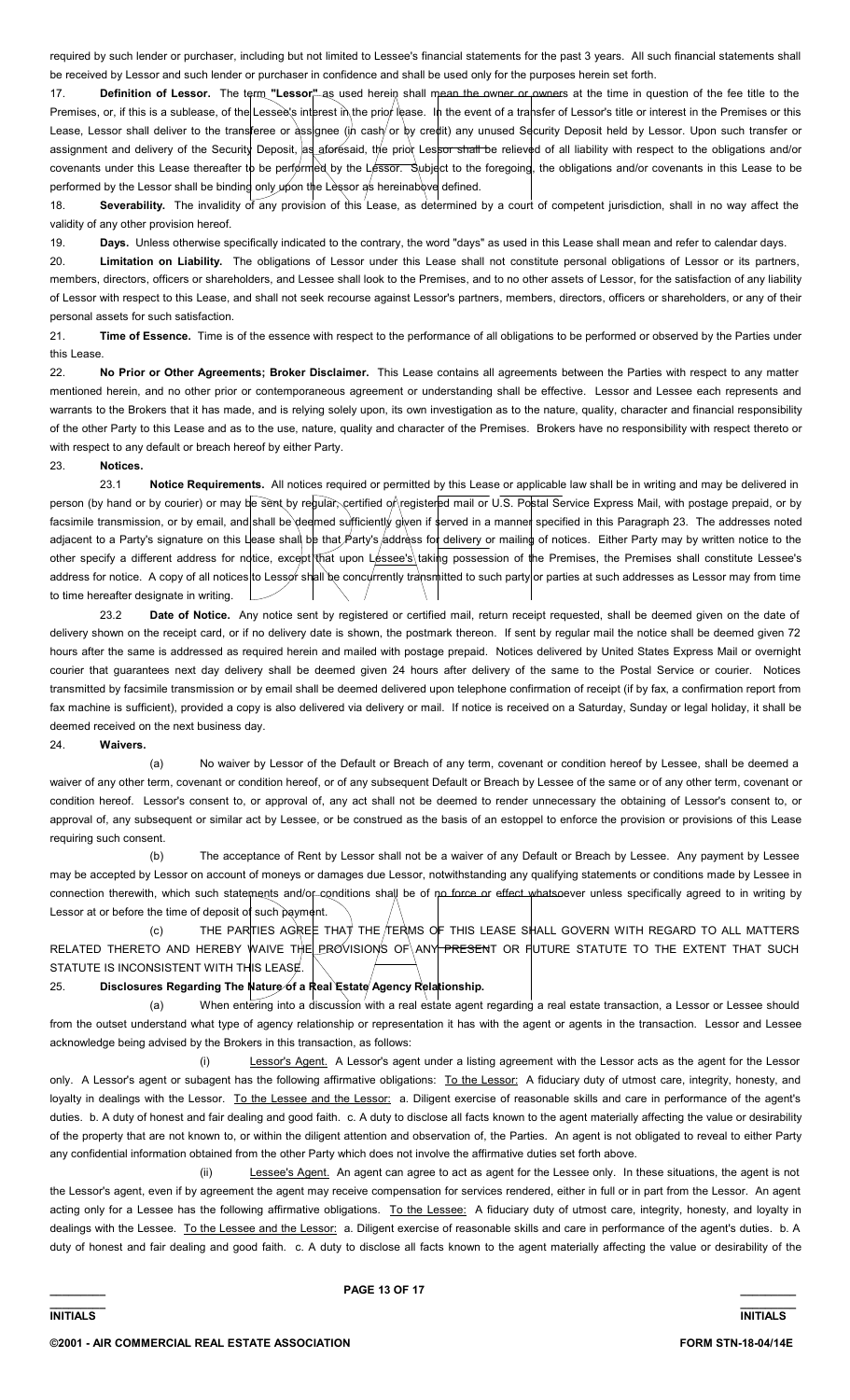property that are not known to, or within the diligent attention and observation of, the Parties. An agent is not obligated to reveal to either Party any confidential information obtained from the other Party which does not involve the affirmative duties set forth above.

(iii) Agent Representing Both Lessor and Lessee. A real estate agent, either acting directly or through one or more associate licenses, can legally be the agent of both the Lessor and/the Lessee in a transaction, but only with the knowledge and consent of both the Lessor and the Lessee. In a dual agency situation, the agent has the following affirmative obligations to both the Lessor and the Lessee: a. A fiduciary duty of utmost care, integrity, honesty and loyalty in the dealings/with either Lessor or the Lessee. b. Other duties to the Lessor and the Lessee as stated above in subparagraphs (i) or (ii). In representing both Lessor and\Lessee, the agent may not without the express permission of the respective Party, disclose to the other Party that the Lessor will accept rent in an amount less than that indicated in the listing or that the Lessee is willing to pay a higher rent than that offered. The above duties of the agent in a real estate transaction do not relieve a Lessor or Lessee from the responsibility to protect their own interests. Lessor and Lessee should carefully read all agreements to assure that they adequately express their understanding of the transaction. A real estate agent is a person qualified to advise about real estate. If legal or tax advice is desired, consult a competent professional.

 (b) Brokers have no responsibility with respect to any default or breach hereof by either Party. The Parties agree that no lawsuit or other legal proceeding involving any breach of duty, error or omission relating to this Lease may be brought against Broker more than one year after the Start Date and that the liability (including court costs and attorneys' fees), of any Broker with respect to any such lawsuit and/or legal proceeding shall not exceed the fee received by such Broker pursuant to this Lease; provided, however, that the foregoing limitation on each Broker's liability shall not be applicable to any gross negligence or willful misconduct of such Broker.

 (c) Lessor and Lessee agree to identify to Brokers as "Confidential" any communication or information given Brokers that is considered by such Party to be confidential.

26. **No Right To Holdover.** Lessee has no right to retain possession of the Premises or any part thereof beyond the expiration or termination of this Lease. In the event that Lessee holds over, then the Base Rent shall be increased to 150% of the Base Rent applicable immediately preceding the expiration or termination. Holdover Base Rent shall be calculated on monthly basis. Nothing contained herein shall be construed as consent by Lessor to any holding over by Lessee.

27. **Cumulative Remedies.** No remedy or election hereunder shall be deemed exclusive but shall, wherever possible, be cumulative with all other remedies at law or in equity.

28. **Covenants and Conditions; Construction of Agreement.** All provisions of this Lease to be observed or performed by Lessee are both covenants and conditions. In construing this Lease, all headings and titles are for the convenience of the Parties only and shall not be considered a part of this Lease. Whenever required by the context, the singular shall include the plural and vice versa. This Lease shall not be construed as if prepared by one of the Parties, but rather according to its fair meaning as a whole, as if both Parties had prepared it.

29. **Binding Effect; Choice of Law.** This Lease shall be binding upon the Parties, their personal representatives, successors and assigns and be governed by the laws of the State in which the Premises are located. Any litigation between the Parties hereto concerning this Lease shall be initiated in the county in which the Premises are located.

#### 30. **Subordination; Attornment; Non-Disturbance.**

 30.1 **Subordination.** This Lease and any Option granted hereby shall be subject and subordinate to any ground lease, mortgage, deed of trust, or other hypothecation or security device (collectively, **"Security Device"**), now or hereafter placed upon the Premises, to any and all advances made on the security thereof, and to all renewals, modifications, and extensions thereof. Lessee agrees that the holders of any such Security Devices (in this Lease together referred to as **"Lender"**) shall have no liability or obligation to perform any of the obligations of Lessor under this Lease. Any Lender may elect to have this Lease and/or any Option granted hereby superior to the lien of its Security Device by giving written notice thereof to Lessee, whereupon this Lease and such Options shall be deemed prior to such Security Device, notwithstanding the relative dates of the documentation or recordation thereof.

 30.2 **Attornment**. In the event that Lessor transfers title to the Premises, or the Premises are acquired by another upon the foreclosure or termination of a Security Device to which this Lease is subordinated (i) Lessee shall, subject to the non-disturbance provisions of Paragraph 30.3, attorn to such new owner, and upon request, enter into a new lease, containing all of the terms and provisions of this Lease, with such new owner for the remainder of the term hereof, or, at the election of the new owner, this Lease will automatically become a new lease between Lessee and such new owner, and (ii) Lessor shall thereafter be relieved of any further obligations hereunder and such new owner shall assume all of Lessor's obligations, except that such new owner shall not: (a) be liable for any act or omission of any prior lessor or with respect to events occurring prior to acquisition of ownership; (b) be subject to any offsets or defenses which Lessee might have against any prior lessor, (c) be bound by prepayment of more than one month's rent, or (d) be liable for the return of any security deposit paid to any prior lessor which was not paid or credited to such new owner.

30.3 **Non-Disturbance.** With respect to Security/Devices entered into by Lessor after the execution of this Lease, Lessee's subordination of this Lease shall be subject to receving a commercially reasonable non-disturbance agreement (a "Non-Disturbance Agreement") from the Lender which Non-Disturbance Agreement provides that Lessee's possession of the Premises, and this Lease, including any options to extend the term hereof, will not be disturbed so long as Lessee is not in Breach hereof and attorns to the record owner of the Premises. Further, within 60 days after the execution of this Lease, Lessor shall, if requested by Lessee, use its commercially reasonable efforts to obtain a Non-Disturbance Agreement from the holder of any pre-existing Security Device which is secured by the Premises. In the event that Lessor is unable to provide the Non-Disturbance Agreement within said 60 days, then Lessee may, at Lessee's option, directly contact Lender and attempt to negotiate for the execution and delivery of a Non-Disturbance Agreement.

 30.4 **Self-Executing.** The agreements contained in this Paragraph 30 shall be effective without the execution of any further documents; provided, however, that, upon written request from Lessor or a Lender in connection with a sale, financing or refinancing of the Premises, Lessee and Lessor shall execute such further writings as may be reasonably required to separately document any subordination, attornment and/or Non-Disturbance Agreement provided for herein.

31. **Attorneys' Fees.** If any Party or Broker brings an action or proceeding involving the Premises whether founded in tort, contract or equity, or to declare rights hereunder, the Prevailing Party (as hereafter defined) in any such proceeding, action, or appeal thereon, shall be entitled to reasonable attorneys' fees. Such fees may be awarded in the same suit or recovered in a separate suit, whether or not such action or proceeding is pursued to decision or judgment. The term, **"Prevailing Party"** shall include, without limitation, a Party or Broker who substantially obtains or defeats the relief sought, as the case may be, whether by compromise, settlement, judgment, or the abandonment by the other Party or Broker of its claim or defense. The attorneys' fees award shall not be computed in accordance with any court fee schedule, but shall be such as to fully reimburse all attorneys' fees reasonably incurred. In addition, Lessor shall be entitled to attorneys' fees, costs and expenses incurred in the preparation and service of notices of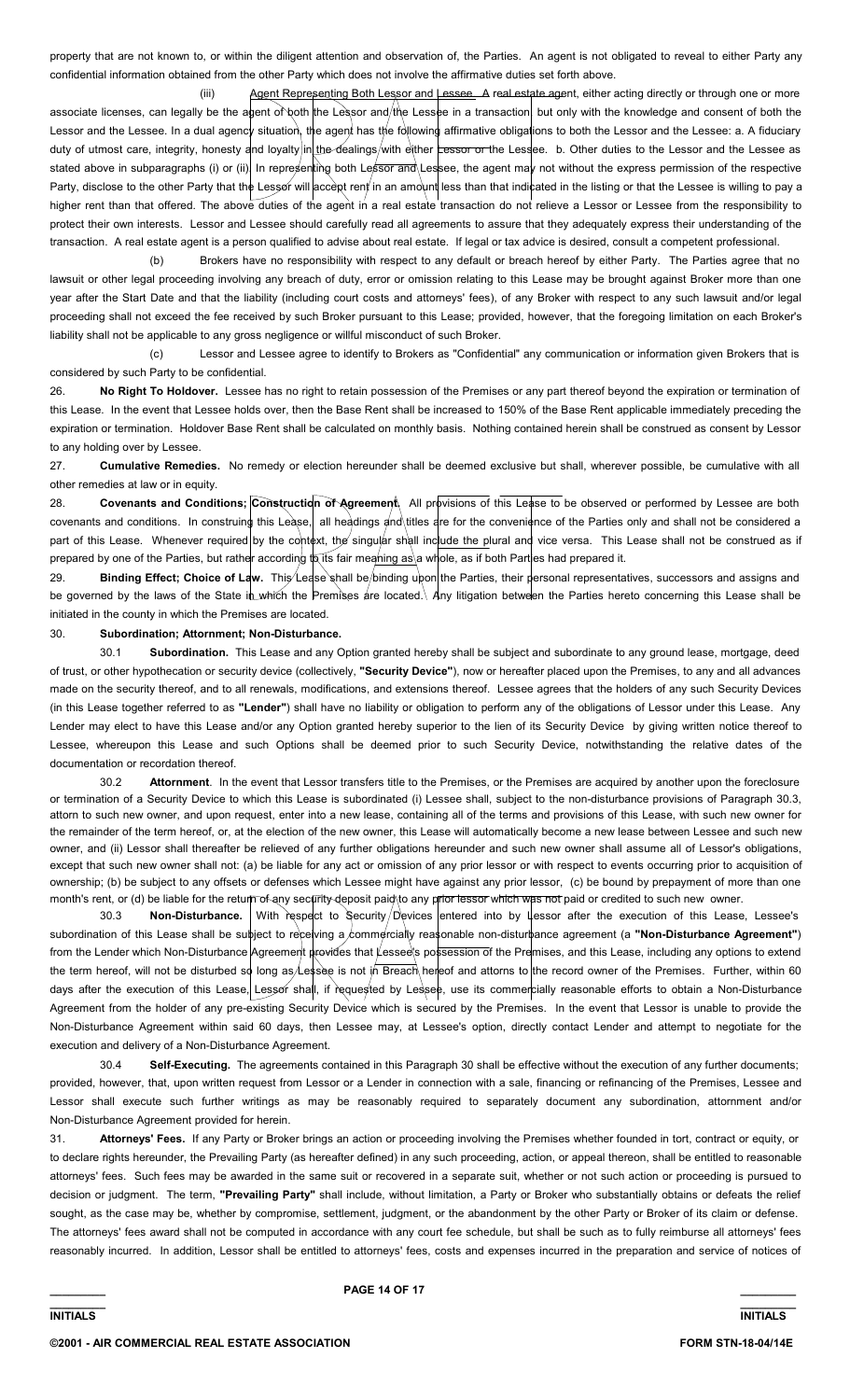Default and consultations in connection therewith, whether or not a legal action is subsequently commenced in connection with such Default or resulting Breach (\$200 is a reasonable minimum per occurrence for such services and consultation).

32. **Lessor's Access; Showing Premises; Repairs.** Lessor and Lessor's agents shall have the right to enter the Premises at any time, in the case of an emergency, and otherwise at reasonable times atter reasonable prior notice for the purpose of showing the same to prospective purchasers, lenders, or tenants, and making such alterations, repairs, improvements or additions to the Premises as Lessor may deem necessary or desirable and the erecting, using and maintaining of utilities, services, pipes and/conduts through the Premises and/or other premises as long as there is no material adverse effect to Lessee's use of the Premises. All such activities shall be without abatement of rent or liability to Lessee.

33. **Auctions.** Lessee shall not conduct, nor permit to be conducted, any auction upon the Premises without Lessor's prior written consent. Lessor shall not be obligated to exercise any standard of reasonableness in determining whether to permit an auction.

34. **Signs.** Lessor may place on the Premises ordinary "**For Sale**" signs at any time and ordinary "**For Lease**" signs during the last 6 months of the term hereof. Except for ordinary "for sublease" signs, Lessee shall not place any sign upon the Premises without Lessor's prior written consent. All signs must comply with all Applicable Requirements.

35. **Termination; Merger.** Unless specifically stated otherwise in writing by Lessor, the voluntary or other surrender of this Lease by Lessee, the mutual termination or cancellation hereof, or a termination hereof by Lessor for Breach by Lessee, shall automatically terminate any sublease or lesser estate in the Premises; provided, however, that Lessor may elect to continue any one or all existing subtenancies. Lessor's failure within 10 days following any such event to elect to the contrary by written notice to the holder of any such lesser interest, shall constitute Lessor's election to have such event constitute the termination of such interest.

36. **Consents.** Except as otherwise provided herein, wherever in this Lease the consent of a Party is required to an act by or for the other Party, such consent shall not be unreasonably withheld or delayed. Lessor's actual reasonable costs and expenses (including but not limited to architects', attorneys', engineers' and other consultants' fees) incurred in the consideration of, or response to, a request by Lessee for any Lessor consent, including but not limited to consents to an assignment, a subletting or the presence or use of a Hazardous Substance, shall be paid by Lessee upon receipt of an invoice and supporting documentation therefor. Lessor's consent to any act, assignment or subletting shall not constitute an acknowledgment that no Default or Breach by Lessee of this Lease exists, nor shall such consent be deemed a waiver of any then existing Default or Breach, except as may be otherwise specifically stated in writing by Lessor at the time of such consent. The failure to specify herein any particular condition to Lessor's consent shall not preclude the imposition by Lessor at the time of consent of such further or other conditions as are then reasonable with reference to the particular matter for which consent is being given. In the event that either Party disagrees with any determination made by the other hereunder and reasonably requests the reasons for such determination, the determining party shall furnish its reasons in writing and in reasonable detail within 10 business days following such request

#### 37. **Guarantor.**

37.1 **Execution.** The Guarantors, if any, shall each execute a guaranty in the form most recently published by the AIR Commercial Real Estate Association, and each such Guarantor shall have the same obligations as Lessee under this Lease.

 37.2 **Default.** It shall constitute a Default of the Lessee if any Guarantor fails or refuses, upon request to provide: (a) evidence of the execution of the guaranty, including the authority of the party signing on Guarantor's behalf to obligate Guarantor, and in the case of a corporate Guarantor, a certified copy of a resolution of its board of directors authorizing the making of such guaranty, (b) current financial statements, (c) an Estoppel Certificate, or (d) written confirmation that the guaranty is still in effect.

38. **Quiet Possession.** Subject to payment by Lessee of the Rent and performance of all of the covenants, conditions and provisions on Lessee's part to be observed and performed under this Lease, Lessee shall have quiet possession and quiet enjoyment of the Premises during the term hereof.

39. **Options.** If Lessee is granted any Option, as defined below, then the following provisions shall apply:

 39.1 **Definition. "Option"** shall mean: (a) the right to extend or reduce the term of or renew this Lease or to extend or reduce the term of or renew any lease that Lessee has on other property of Lessor; (b) the right of first refusal or first offer to lease either the Premises or other property of Lessor; (c) the right to purchase, the right of first offer to purchase or the right of first refusal to purchase the Premises or other property of Lessor.

 39.2 **Options Personal To Original Lessee.** Any Option granted to Lessee in this Lease is personal to the original Lessee, and cannot be assigned or exercised by anyone other than said original Lessee and only while the original Lessee is in full possession of the Premises and, if requested by Lessor, with Lessee certifying that Lessee has no intention of thereafter assigning or subletting.

39.3 **Multiple Options.** <sub>I</sub>In the event that Lessee has any multiple Options to extend or renew this Lease, a later Option cannot be exercised unless the prior Options have been validly exercised.

39.4 **Effect of Default on Options.**

(a) Lessee shall have no right to exercise an  $\phi$ ption: (i) during the period commencing with the giving of any notice of Default and continuing until said Default is cured, (ii) during the period of time any Rent is unpaid (without regard to whether notice thereof is given Lessee), (iii) during the time Lessee is in Breach of this Lease, or (iv) in the event that Lessee has been given 3 or more notices of separate Default, whether or not the Defaults are cured, during the 12 month period immediately preceding the exercise of the Option.

 (b) The period of time within which an Option may be exercised shall not be extended or enlarged by reason of Lessee's inability to exercise an Option because of the provisions of Paragraph 39.4(a).

 (c) An Option shall terminate and be of no further force or effect, notwithstanding Lessee's due and timely exercise of the Option, if, after such exercise and prior to the commencement of the extended term or completion of the purchase, (i) Lessee fails to pay Rent for a period of 30 days after such Rent becomes due (without any necessity of Lessor to give notice thereof), or (ii) if Lessee commits a Breach of this Lease.

40. **Multiple Buildings.** If the Premises are a part of a group of buildings controlled by Lessor, Lessee agrees that it will abide by and conform to all reasonable rules and regulations which Lessor may make from time to time for the management, safety, and care of said properties, including the care and cleanliness of the grounds and including the parking, loading and unloading of vehicles, and to cause its employees, suppliers, shippers, customers, contractors and invitees to so abide and conform. Lessee also agrees to pay its fair share of common expenses incurred in connection with such rules and regulations.

41. **Security Measures.** Lessee hereby acknowledges that the Rent payable to Lessor hereunder does not include the cost of guard service or other security measures, and that Lessor shall have no obligation whatsoever to provide same. Lessee assumes all responsibility for the protection of the Premises, Lessee, its agents and invitees and their property from the acts of third parties.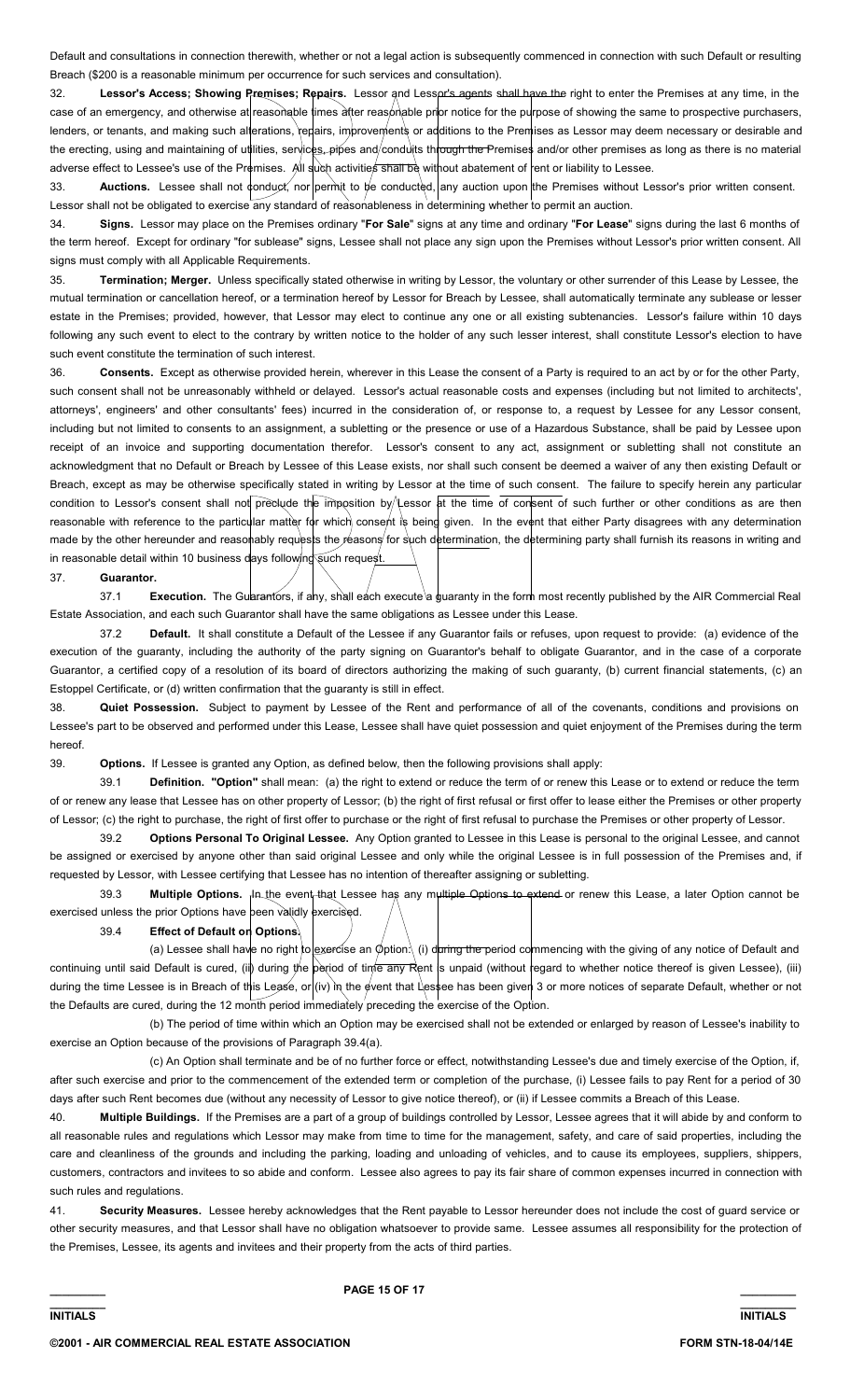42. **Reservations.** Lessor reserves to itself the right, from time to time, to grant, without the consent or joinder of Lessee, such easements, rights and dedications that Lessor deems necessary, and to cause the recordation of parcel maps and restrictions, so long as such easements, rights, dedications, maps and restrictions do not unreasonably interfere with the use of the Premises by Lessee. Lessee agrees to sign any documents reasonably requested by Lessor to effectuate any such easement rights, dedication, map or restrictions.

43. **Performance Under Protest.** If at any time a dispute shall arise as to any amount or sum of money to be paid by one Party to the other under the provisions hereof, the Party against whom the obligation to pay the money is asserted shall have the right to make payment "under protest" and such payment shall not be regarded as a voluntary payment and there shall survive the right on the part of said Party to institute suit for recovery of such sum. If it shall be adjudged that there was no legal obligation on the part of said Party to pay such sum or any part thereof, said Party shall be entitled to recover such sum or so much thereof as it was not legally required to pay. A Party who does not initiate suit for the recovery of sums paid "under protest" with 6 months shall be deemed to have waived its right to protest such payment.

# 44. **Authority; Multiple Parties; Execution.**

If either Party hereto is a corporation, trust, limited liability company, partnership, or similar entity, each individual executing this Lease on behalf of such entity represents and warrants that he or she is duly authorized to execute and deliver this Lease on its behalf. Each Party shall, within 30 days after request, deliver to the other Party satisfactory evidence of such authority.

 (b) If this Lease is executed by more than one person or entity as "Lessee", each such person or entity shall be jointly and severally liable hereunder. It is agreed that any one of the named Lessees shall be empowered to execute any amendment to this Lease, or other document ancillary thereto and bind all of the named Lessees, and Lessor may rely on the same as if all of the named Lessees had executed such document.

 (c) This Lease may be executed by the Parties in counterparts, each of which shall be deemed an original and all of which together shall constitute one and the same instrument.

45. **Conflict.** Any conflict between the printed provisions of this Lease and typewritten or handwritten provisions shall be controlled by the typewritten or handwritten provisions.

46. **Offer.** Preparation of this Lease by either Party or their agent and submission of same to the other Party shall not be deemed an offer to lease to the other Party. This Lease is not intended to be binding until executed and delivered by all Parties hereto.

47. **Amendments.** This Lease may be modified only in writing, signed by the Parties in interest at the time of the modification. As long as they do not materially change Lessee's obligations hereunder, Lessee agrees to make such reasonable non-monetary modifications to this Lease as may be reasonably required by a Lender in connection with the obtaining of normal financing or refinancing of the Premises.

48. Waiver of Jury Trial. THE PARTIES HEREBY WAIVE THEIR RESPECTIVE RIGHTS TO TRIAL BY JURY IN ANY ACTION OR PROCEEDING INVOLVING THE PROPERTY OR ARISING OUT OF THIS AGREEMENT.

49. **Arbitration of Disputes.** An Addendum requiring the Arbitration of all disputes between the Parties and/or Brokers arising out of this Lease **is is not** attached to this Lease.

# 50. **Accessibility; Americans with Disabilities Act.**

(a) The Premises: □ have not undergone an inspection by a Certified Access Specialist (CASp). □ have undergone an inspection by a Certified Access Specialist (CASp) and it was determined that the Premises met all applicable construction-related accessibility standards pursuant to California Civil Code §55.51 et seq. □ have undergone an inspection by a Certified Access Specialist (CASp) and it was determined that the Premises did not meet all applicable construction-related accessibility standards pursuant to California Civil Code §55.51 et seq.

 (b) Since compliance with the Americans with Disabilities Act (ADA) is dependent upon Lessee's specific use of the Premises, Lessor makes no warranty or representation as to whether or not the Premises comply with ADA or any similar legislation. In the event that Lessee's use of the Premises requires modifications or additions to the Premises in order to be in ADA compliance, Lessee agrees to make any such necessary modifications and/or additions at Lessee's expense.

LESSOR AND LESSEE HAVE CAREFULLY READ AND REVIEWED THIS LEASE AND EACH TERM AND PROVISION CONTAINED HEREIN, AND BY THE EXECUTION OF THIS LEASE SHOW THEIR INFORMED AND VOLUNTARY CONSENT THERETO. THE PARTIES HEREBY AGREE THAT, AT THE TIME THIS LEASE IS EXECUTED, THE TERMS OF THIS LEASE ARE COMMERCIALLY REASONABLE AND EFFECTUATE THE INTENT AND PURPOSE OF LESSOR AND LESSEE WITH RESPECT TO THE PREMISES.

**ATTENTION: NO REPRESENTATION OR RECOMMENDATION IS MADE BY THE AIR COMMERCIAL REAL ESTATE ASSOCIATION OR BY ANY BROKER AS TO THE LEGAL SUFFICIENCY, LEGAL EFFECT, OR TAX CONSEQUENCES OF THIS LEASE OR THE TRANSACTION TO WHICH IT RELATES. THE PARTIES ARE URGED TO:**

1. SEEK ADVICE OF COUNSEL AS TO THE LEGAL AND TAX CONSEQUENCES OF THIS LEASE.

2. RETAIN APPROPRIATE CONSULTANTS TO REVIEW AND INVESTIGATE THE CONDITION OF THE PREMISES. SAID INVESTIGATION SHOULD INCLUDE BUT NOT BE LIMITED TO: THE ROSSIBLE PRESENCE OF HAZARDOUS SUBSTANCES, THE ZONING OF THE PREMISES, THE STRUCTURAL INTEGRITY, THE CONDITION OF THE ROOF AND OPERATING SYSTEMS, AND THE SUITABILITY OF THE PREMISES FOR **LESSEE'S INTENDED USE.** 

**WARNING: IF THE PREMISES IS LOCATED IN A STATE OTHER THAN CALIFORNIA, CERTAIN PROVISIONS OF THE LEASE MAY NEED TO BE REVISED TO COMPLY WITH THE LAWS OF THE STATE IN WHICH THE PREMISES IS LOCATED.** 

The parties hereto have executed this Lease at the place and on the dates specified above their respective signatures.